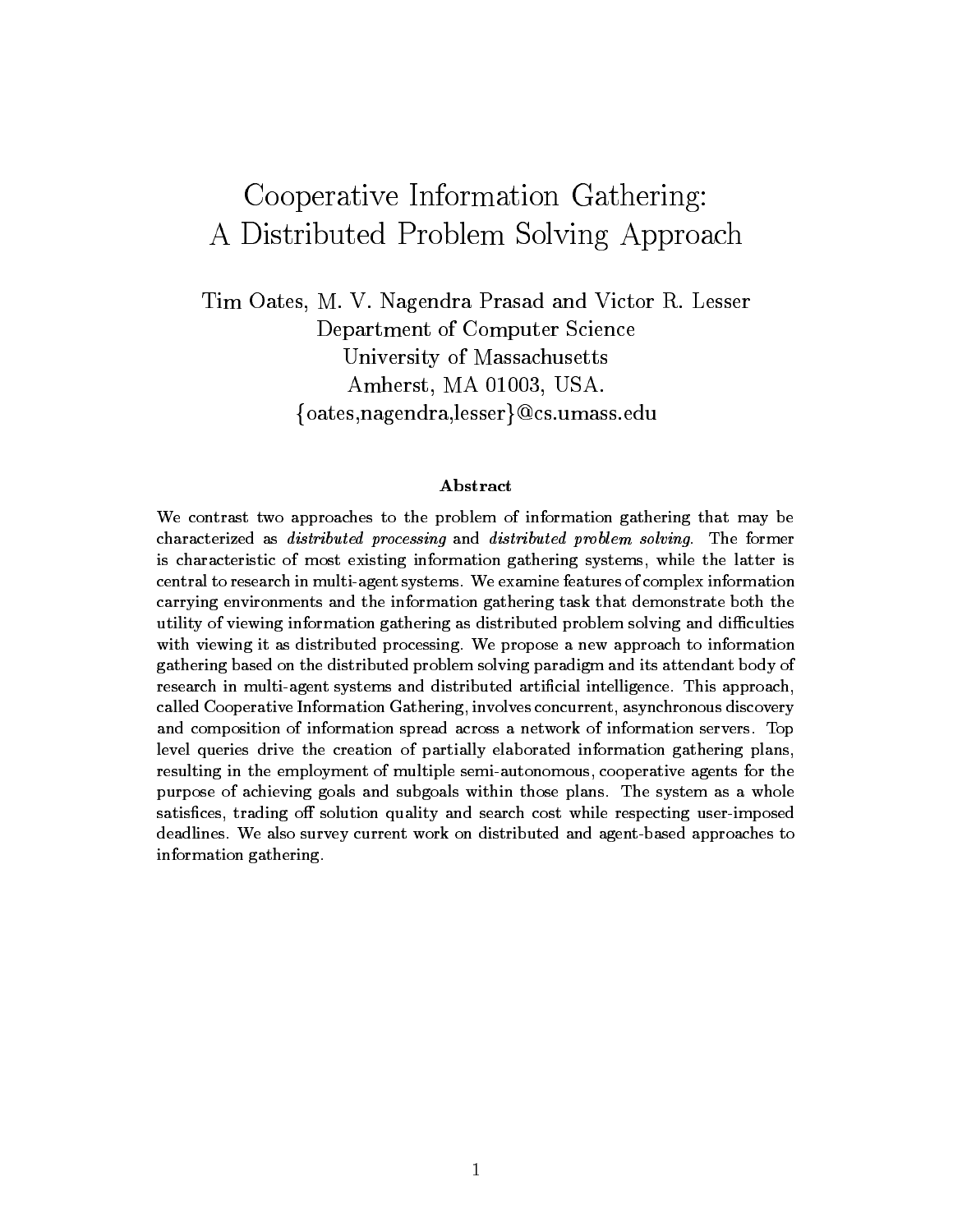## <sup>1</sup> Introduction

Recent years have seen an explosion in the amount of information available in electronic form, forcing the developers of information acquisition systems to re-evaluate their model of the world. Vast amounts of electronic information are available at a multitude of sites to anyone with access to the Internet. Some of that information is free, some of it is available for a price, and all of it requires time and computational resources to search and access. Early information retrieval (IR) systems assumed that users would supply both a query and corpus (data source) against which the query is to run. Even though the user may have access to multiple corpora, the user, rather than the IR system, is tasked with knowing which one is most likely to contain the correct answer. If the response to a query is inadequate, then either the query may be modied or perhaps another corpus should be investigated, and the entire process is iterated until the user's information need is satisfied. That model is appropriate when the number of corpora available to the user is quite limited. When a user has access to a number of data sources as large as, say, the number of anonymous FTP sites in the Internet (via, for example, Yahoo), it is no longer possible for a user to wade through the sea of potentially relevant documents that are returned to determine whether the query needs to be modied in some subtle way or whether a complete and coherent answer to their query exists somewhere in the current search results. Note that substantial effort is required to both identify and retrieve relevant documents and to construct a meaningful response to the query. The latter task may entail iterating over cycles of query renement and additional retrieval (for example, because the retrieved data is not highly relevant, contains conflicting information, suggests a related topic that may be useful, etc.). In addition, heterogeneity and lack of uniform structure in information databases, ranging from unstructured text to highly structured relational data, rule out many of the existing approaches to gathering data from diverse sources. Clearly, something more is required of the IR systems.

The problem as described seems amenable to a *cooperative information gathering* approach. Information Gathering (IG) involves pro-active acquisition of information from heterogeneous sources in response to a complex query. Traditional IR is a limited sub-case of such information gathering systems which must be able to reason with and draw inferences from complex representations. In addition to the complexity of query specication, control of the acquisition process may itself be complex and dynamic in IG systems, whereas queries in IR systems generally map onto static, pre-specied retrieval plans. In this paper, we draw upon a long tradition of work in distributed problem solving (DPS) to propose a cooperative agent-based solution for information gathering. In response to a query, multiple semi-autonomous agents can be released to search the distributed \information space" in a cooperative manner for relevant items. A multi-agent approach to information gathering is promising for a variety of reasons  $|16|$ :

 One advantage of multi-agent systems is concurrency, which is important in time constrained situations or when the search space is very large, as is the case with networked information gathering. Query plans can often be decomposed into relatively independent sub-plans with few interdependencies. Agents executing sub-plans can function relatively autonomously, but can coordinate with other agents to exploit interdependencies when they exist.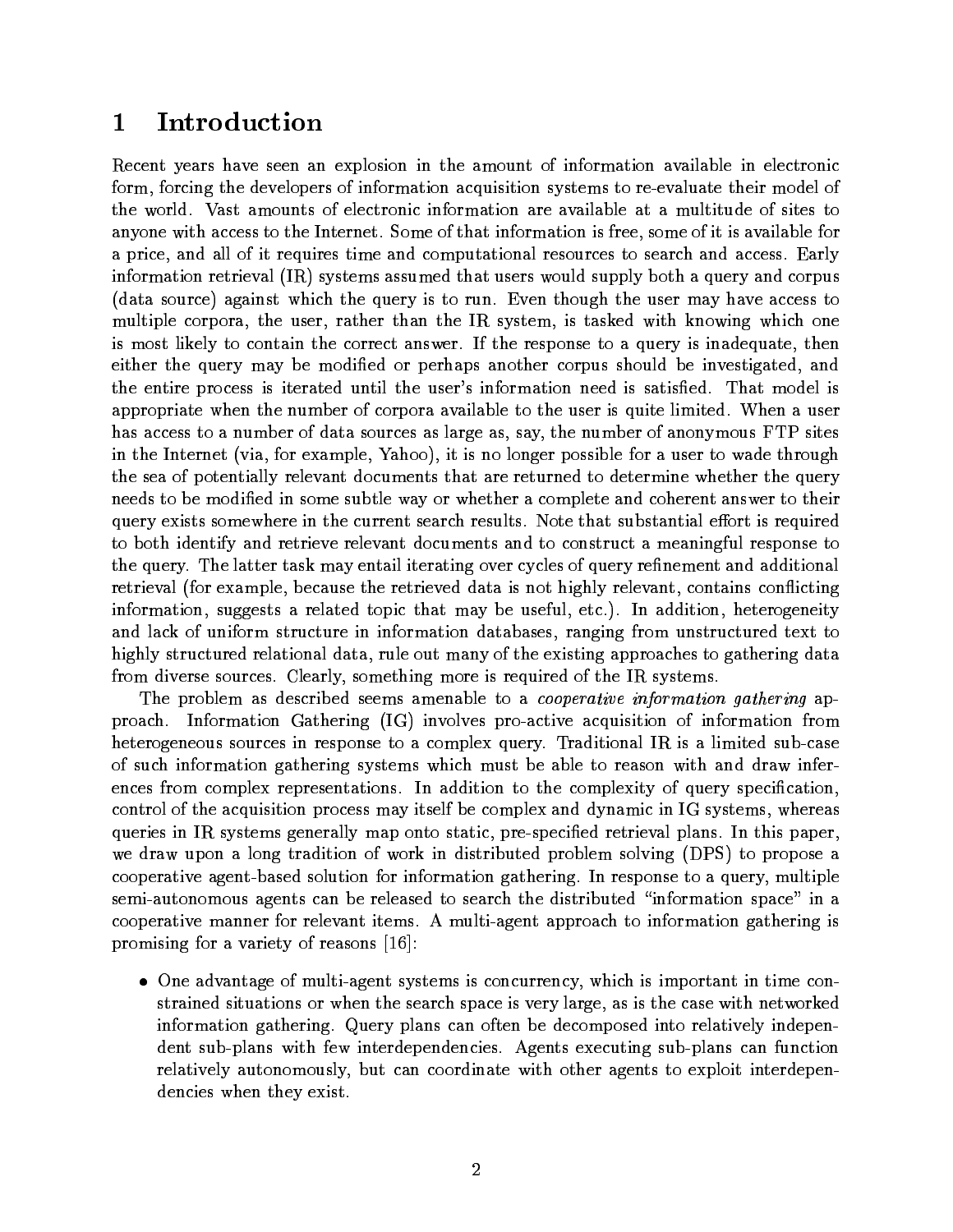- When a system is dealing with enormous quantities of data, distributed computation at the sites where the data resides may often be more efficient than migrating data to a centralized processing location. Instead of gathering data dispersed across networked information servers at a centralized site and then evolving a coherent response to a query, agents can reside at the data sources and perform distributed coordinated retrieval to prune their data space and send substantially less data to the centralized query system for further processing.
- Agent-based architectures offer modularity, robustness and other advantages of distributed systems. For example, information agents can be constructed and maintained separately to accomodate heterogeneity in access methods, data representations and communication protocols that make it necessary to construct agents with specialized knowledge. Agents can use other agents to provide abstractions of heterogeneous information sources. In addition, passive data sources like databases can be transformed into information providing agents by wrapping them with intelligent interfaces [31], making possible negotiation processes between retrieval agents and intelligent search engines.

Cooperation between agents implies management of interdependencies between their activities so as to integrate and evolve consistent clusters of high quality information from distributed heterogeneous sources. Rather than simply retrieve sets of documents from disparate sources that are relevant to a query, such agents perform a parallel search for information to compose a coherent answer to a user's question. Cooperation is especially important because:

- Users often provide vaguely worded or sparse queries, leading to an explosion in the amount of information that is deemed potentially relevant. Agents that can dynamically exploit relevant information unearthed by other agents can better focus their search processes. Viewing partial results as information relevant to a query opens up a rich set of possible subproblem interrelationships that may be beneficially exploited.
- The amount of data that is relevant to even a precisely worded query may itself be too vast. The agents can exploit cues and hints based on information discovered by other agents at non-local sites to further narrow the set of relevant local data.

Given that the need to efficiently search through networks of information servers is real, the issues involved in using a team of cooperating semi-autonomous agents to search for the desired information are yet to be explored. Large scale networks of distributed information servers with complex interdependent data not only necessitate increased parallelism in search, but also motivate the need for cooperative retrieval and dynamic construction of responses to queries. The domain of such a search consists of multiple wide-area networks that are composed of, among other things, information servers (see Figure 1). In response to a query at a node, following some query planning, agents are dispersed to various regions in the network where they plan their local actions, which may include spawning additional agents to perform certain subtasks. This results in the formation of a search organization for the purpose of satisfying a query [16]. Intelligent servers that receive queries and act as regional planning sites, either further decomposing the search into subregions or sending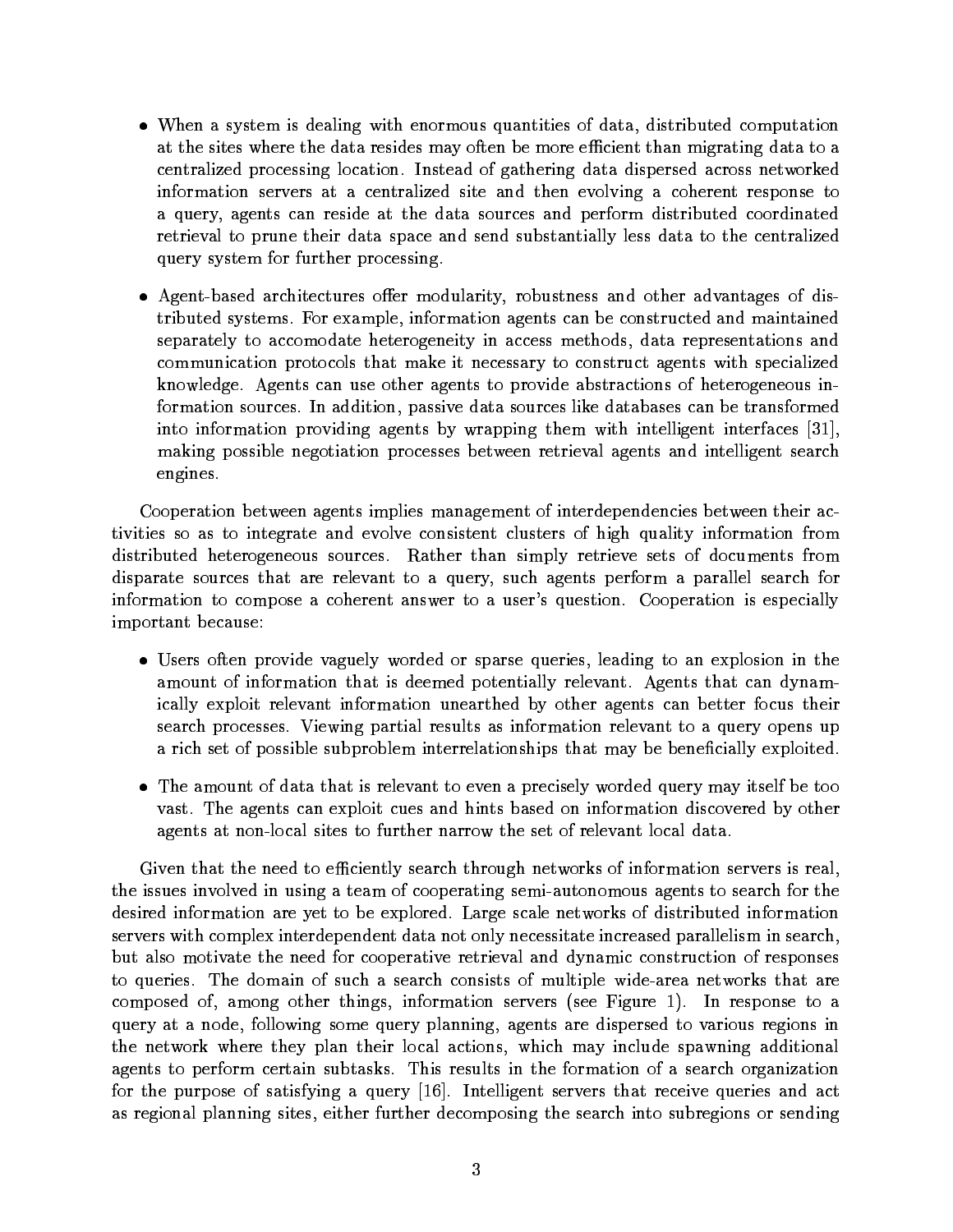

Figure 1: An example milieu for distributed information retrieval

agents to local corpora for data retrieval. The efficiency and the quality of the local search activity of an agent can be affected by the partial results produced by other agents working concurrently. Detecting interactions between decentralized search spaces and exploiting them for improved control in distributed search is the core of the model proposed in this paper for intelligent acquisition of distributed, heterogeneous information. Since the amount of available information is seemingly limitless, yet money, time, and computational resources are not, the agents' search is satisficing; they return the most relevant information available while staying within resource constraints. They must clearly coordinate with each other to maximize coverage, and may need to negotiate with other agents to discover consistent clusters of information. Results of these searches are communicated back to parent agents and are synthesized into a coherent response to the query.

The complexity of the modern information carrying landscape requires a sophisticated view where information is acquired rather than simply retrieved; where the process must be dynamic, incremental, and constrained by resource limitations. We present a model of information gathering designed specifically for such complex environments, a model of Cooperative Information Gathering (CIG). In the context of this model, information gathering is a much more complex process than the submission of a well formed query to a single corpus from which a complete response is ultimately obtained (as in the case of classical IR). Our model requires that we take a much more sophisticated view of information servers (entities in the network that mediate access to data). Users cannot be expected to translate their information gathering needs into the native syntax of the myriad of existing IR systems, nor to wait an indeterminate amount of time before some response to a query is produced. Information servers must be able to handle both partial and fuzzy specifications of queries. They must be capable of making partial and incomplete results available to users as the search for information proceeds. For example, by providing meta-level information about the status of their search for information, such as the amount, quality, and completeness of information currently retrieved, or an estimate of the time to completion. To conduct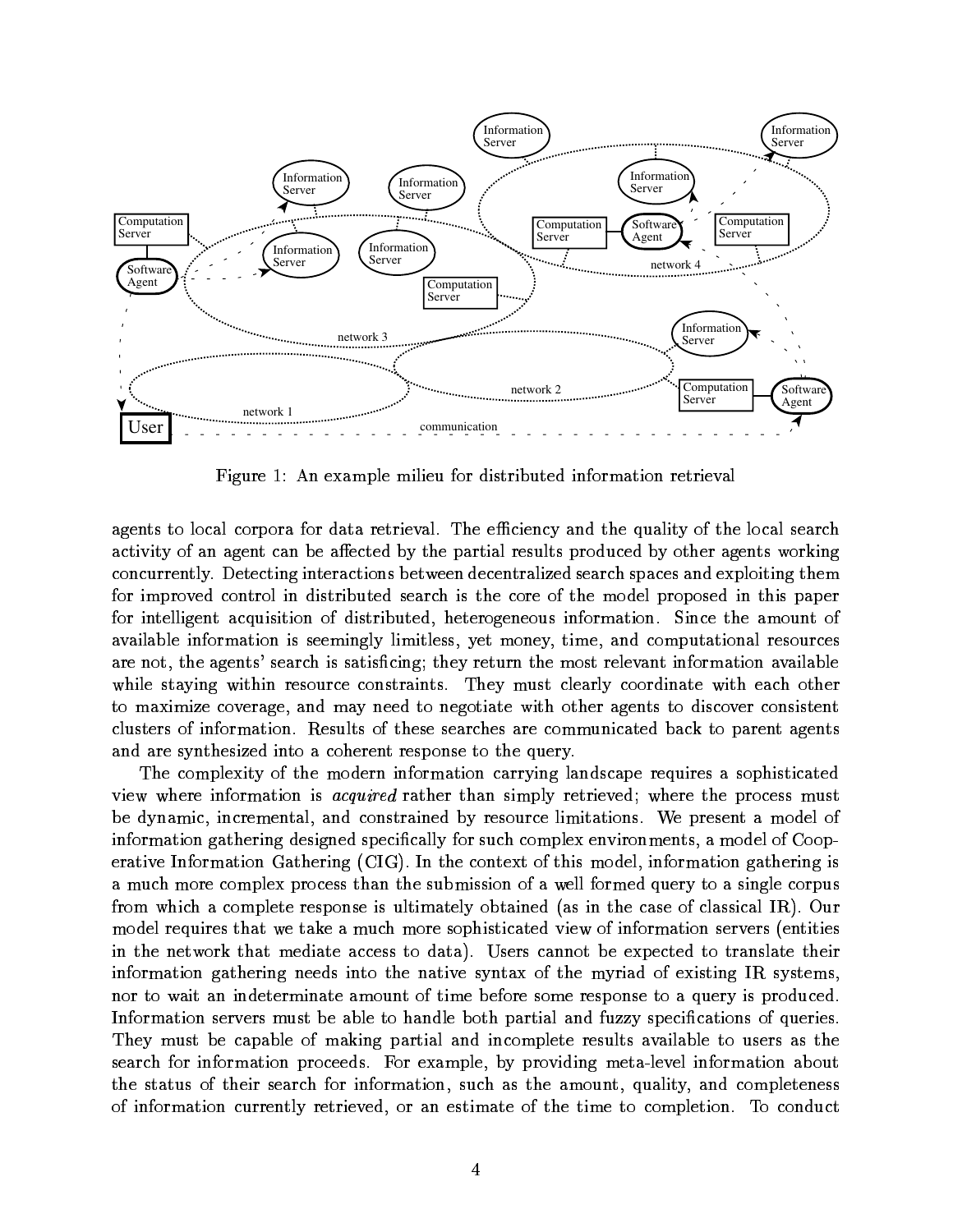such a search, information servers must be able to control the tradeoff between completeness, quality, and precision of acquired information. This additional sophistication inevitably leads to increased complexity in the interface to the information server. However, there is a concomitant increase in the power and economy afforded to the user.

The purpose of this paper is two-fold: to assess the current state of Information Gathering systems in relation to the distributed processing/problem solving spectrum, and to explore possible synergy between Information Gathering (including Distributed Information Retrieval) systems and existing DPS techniques to enable pushing these systems closer to the distributed problem solving end of the spectrum. Once we have embarked on this journey, it will soon become apparent that existing IG models are left wanting. We begin by looking at the distinction between distributed processing and distributed problem solving in more detail. What features of a problem or problem solving make one of the paradigms a more appropriate model than the other? Specically, what types of constraints can exist among subproblems and how can they be exploited beneficially from both local and global perspectives? We then present our model of CIG as an initial foray into intelligent information acquisition and discuss the model in some detail using example situations. Distributed Information Retrieval is often viewed as a distributed processing problem. Is that view appropriate? How well does the distributed problem solving view fit, and is there some benefit in taking such an approach? Finally, we review the literature related to distributed and agent-based information acquisition to assess the state of the art in this area and conclude with a discussion of the implications of our model for CIG.

## 2Distributed Processing vs. Problem Solving

The task of information gathering in a distributed setting can be viewed in general terms as either distributed processing or distributed problem solving. Each view brings with it a set of conditions or problem features for which it is most appropriate. Distribution implies the decomposition of a problem into a set of subproblems to be solved by multiple processing units such as CPUs or agents. We find it convenient to view the agent as the locus of problem solving activity. Distributed processing is appropriate when subproblems are independent, whereas distributed problem solving is appropriate when subproblems interact and where there is some benefit to be gained both locally and in terms of the global solution from agent communication. This distinction is important in understanding the contribution of this paper. Details of the distributed problem solving model will be discussed in later sections on cooperative information gathering.

Given some computational problem  $P$ , the solution is obtained in a distributed manner by first breaking the problem down into n subproblems  $p_i$  for  $1 \leq i \leq n$ , which are then distributed among a set of agents. Each agent performs problem solving locally to arrive at a solution to its own  $p_i$ , and the local solutions are combined to arrive at a solution for the original problem  $P$ . This process can be viewed as dynamically interwoven phases of problem decomposition, problem solving, and solution synthesis [19, 33]. As stated previously, distributed processing is characterized by complete independence of subproblems. Agents need nothing other than local information to arrive at a subproblem solution of the required quality that can be synthesized with other agent subproblem solutions to arrive at a global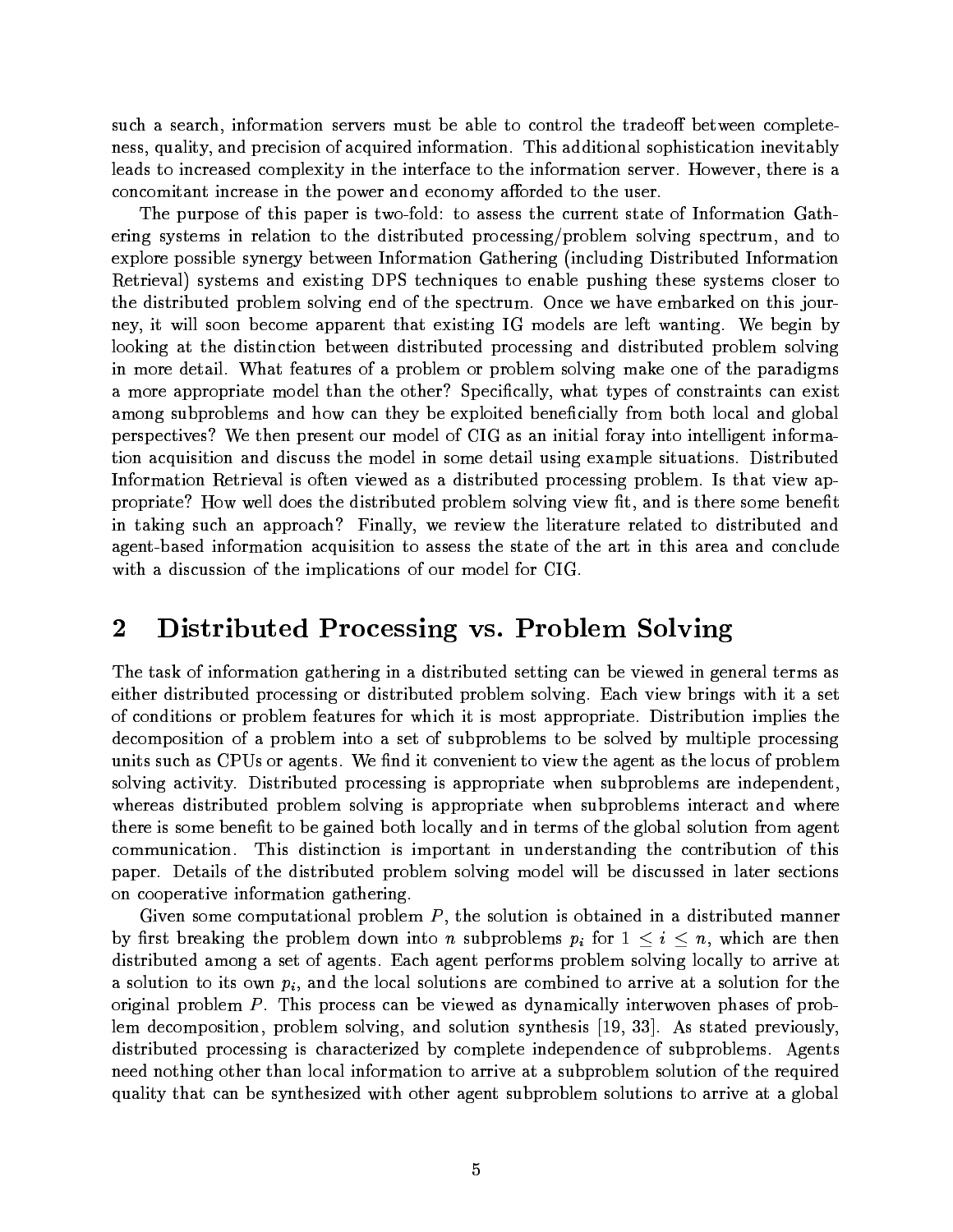solution.

Distributed problem solving, on the other hand, is characterized by the existence of interdependencies between subproblems leading to a need for the agents to cooperate extensively during problem solving, and by the potential for leaving some subproblems unsolved. For example, it may be impossible to solve  $p_i$  without first solving  $p_i$ , or knowing the solution to  $p_i$  may simply make it easier to solve  $p_j$ , or knowing the solution to  $p_i$  may obviate the need to solve  $p_i$ . If one agent finds a number of sites that are highly relevant to a query, communicating those sites to other agents may facilitate their search for relevant information. Agents rely on communication to detect and exploit these interdependencies between subproblems. At the start, agents have only partial and incomplete global views of solution requirements and the state of problem solving. In spite of this deficiency in information, agents can arrive at partial and tentative results that may be exchanged by the agents working on subproblems that are interdependent, to reduce the uncertainty that surrounds local problem solving. That is, agents can exploit the interdependencies between subproblems to their benefit. This is the essence of the functionally accurate, cooperative  $(FA/C)$  paradigm presented by Lesser et al. [37, 39] as an approach to distributed problem solving. In FA/C systems, the interdependencies among subproblems motivate agents to augment their local information with information about global problem solving activity in order to enhance the efficiency of the ongoing problem solving process. Once these interdependencies are uncovered via communication of problem solving activities, such as receiving partial results or meta-information, they can be exploited in a variety of ways to improve problem solving both locally and globally.

As we have defined distributed processing and distributed problem solving, any given problem may have features of both paradigms and will lie somewhere on the spectrum between them. To place a problem instance on this spectrum we need to characterize the nature of subproblem and/or agent interactions, both in terms of when they occur and their implications. For example, if subproblems interact only at the time of global solution synthesis, then local problem solving is completely independent and we are closer to the distributed processing paradigm. Likewise, it may be that agents interact before problem solving begins, perhaps to communicate some global data, but not during problem solving. This communication step may alter agent behavior, but it does not represent the exploitation of constraints derived from the interdependencies of dynamically generated partial results. A system that uses this approach is the distributed version of INQUERY [3, 4] (to be discussed later), where the set of statistics used to compute globally comparable relevance rankings is obtained by pooling statistics from all corpora that will be searched. After the initial computation and communication, retrieval at the various sites proceeds independently and in isolation. These examples point to the fact that for distributed processing to be considered distributed problem solving, interactions must be based on the dynamics of problem solving (such as the current problem being solved and the current state of problem solving activity). Finally, the tightness of the coupling between subproblems affects the placement of a task on our spectrum. If the interdependencies that hold between subproblems are weak, then the problem is more like distributed processing. For example, it may be the case that local processing can proceed almost to completion, but agents must communicate to interpret results. Likewise, strong interdependencies between subproblems are indicative of distributed problem solving.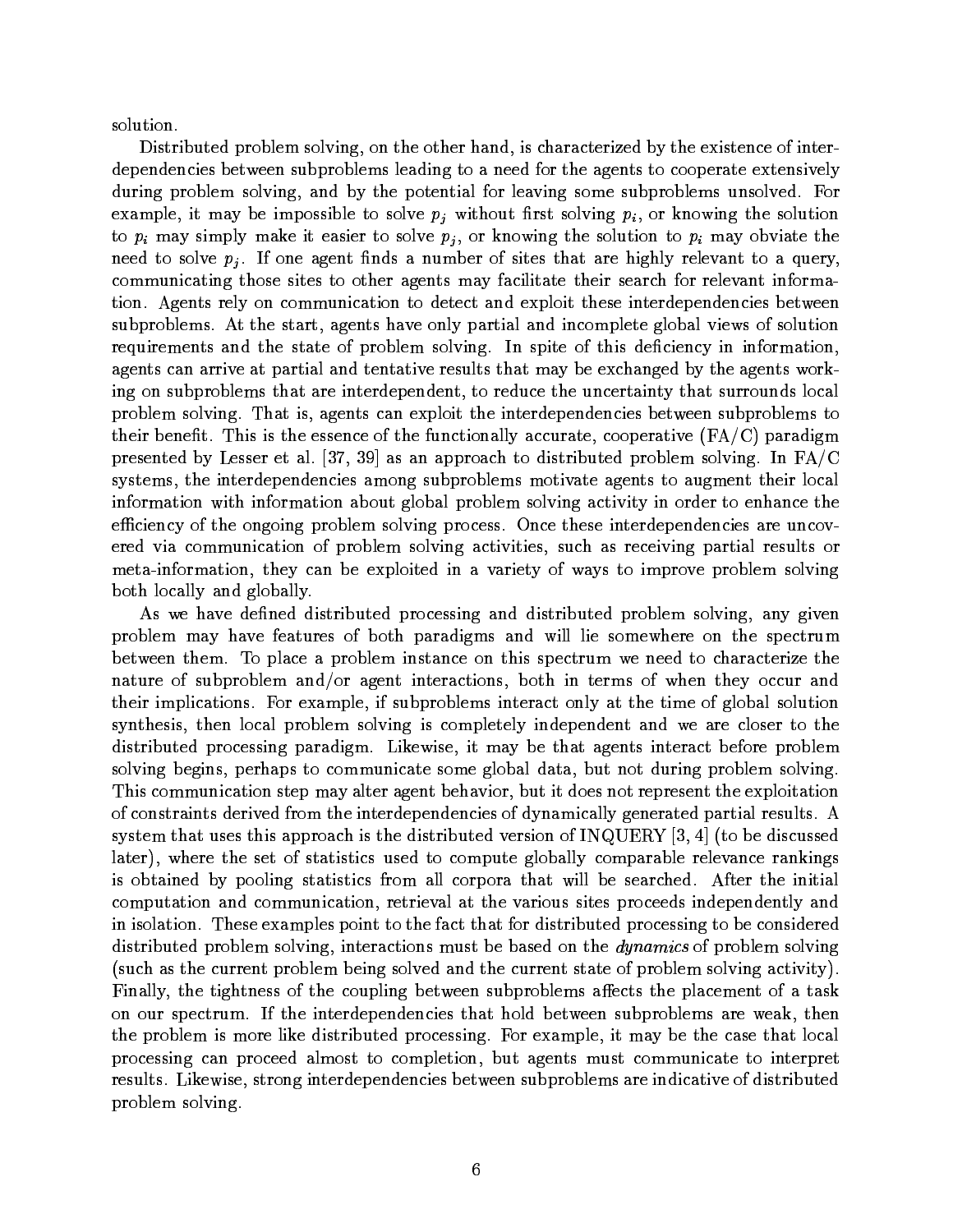## 3Intelligent Information Retrieval

Recent trends in information retrieval show an evolution from relatively syntax-oriented retrieval systems to more semantically guided systems [26, 43, 51] known as Intelligent Information Retrieval (IIR) systems. These systems are guided by task-level requirements, rather than just the syntax of the queries, to establish an association with and retrieve information from the stored structures to which they have access [43]. In this report we go a step further and propose a model for Cooperative Information Gathering (CIG), where a group of potentially heterogeneous IIR agents are involved in simultaneous access and composition of associated information spread across a network of information servers. Top level queries drive the creation of partially elaborated information gathering plans, resulting in the employment of multiple semi-autonomous, cooperative agents for the purpose of achieving goals and subgoals within those plans. The rest of this section will briefly introduce IIR systems.

Intelligent Information Retrieval involves content-based access of information, where the meaning and not just the syntax of a query is used to guide and control the retrieval process. Abstractions and models of the data environment and user requirements are used to relate the query to the information so as to facilitate a more pertinent and controlled access to a large array of information repositories. For example, consider retrieving data about transportation to a picnic spot. Domain knowledge about types of transportation is used to form a query for retrieval from an information server. A transformation, such as specialization, is performed on the concept "mode of transportation" to get a concept like "rented car" or "bus" or "train". Further transformations may lead to "Hertz Rentals", \Greyhound" and other transportation companies that are used to retrieve relevant data on the availability of reservations. Consider another example from [45]: "find a mechanism that converts a uniform rotary motion into a reciprocation in Atrobelovsky's design encyclopedia." The retrieval mechanism here should have a model of kinematic mechanisms. Simple keyword-based systems cannot handle such queries.

Most of the models for IIR presented in the literature [43, 51] can be conceptually captured by the abstract models shown in Figure 2. Figure 2a shows an intelligent information system where an "inference shell" is wrapped around the data repository. We will apply the term information server to this combination of an inference engine and a data repository. The inference shell contains the "knowledge" or "domain models" or "abstractions" of the information and serves as an interface through which queries are ltered and recast to associate the task-level content in a query with the information. Although information servers are typically thought of as passive processes, pressed into service for the purpose of satisfying externally generated queries, they may take a much more active role. That is, information servers may seek out and build connections with other servers in the network that contain data related to the information maintained locally. This view treats information servers as intelligent agents with their own goals, adding to both the richness and the complexity of the environment. Figure 2b shows an intelligent information retrieval agent, carrying user requirements and task-level knowledge, reaching a data repository to extract information from it. The agent formulates a query based on abstractions of the contents of the repository and its own task-level requirements to perform a content-based retrieval. Figure 2c shows a hybrid model where the intelligent agent carries the user's requirements and, possibly, abstract descriptions of the information sources it can access. The retrieval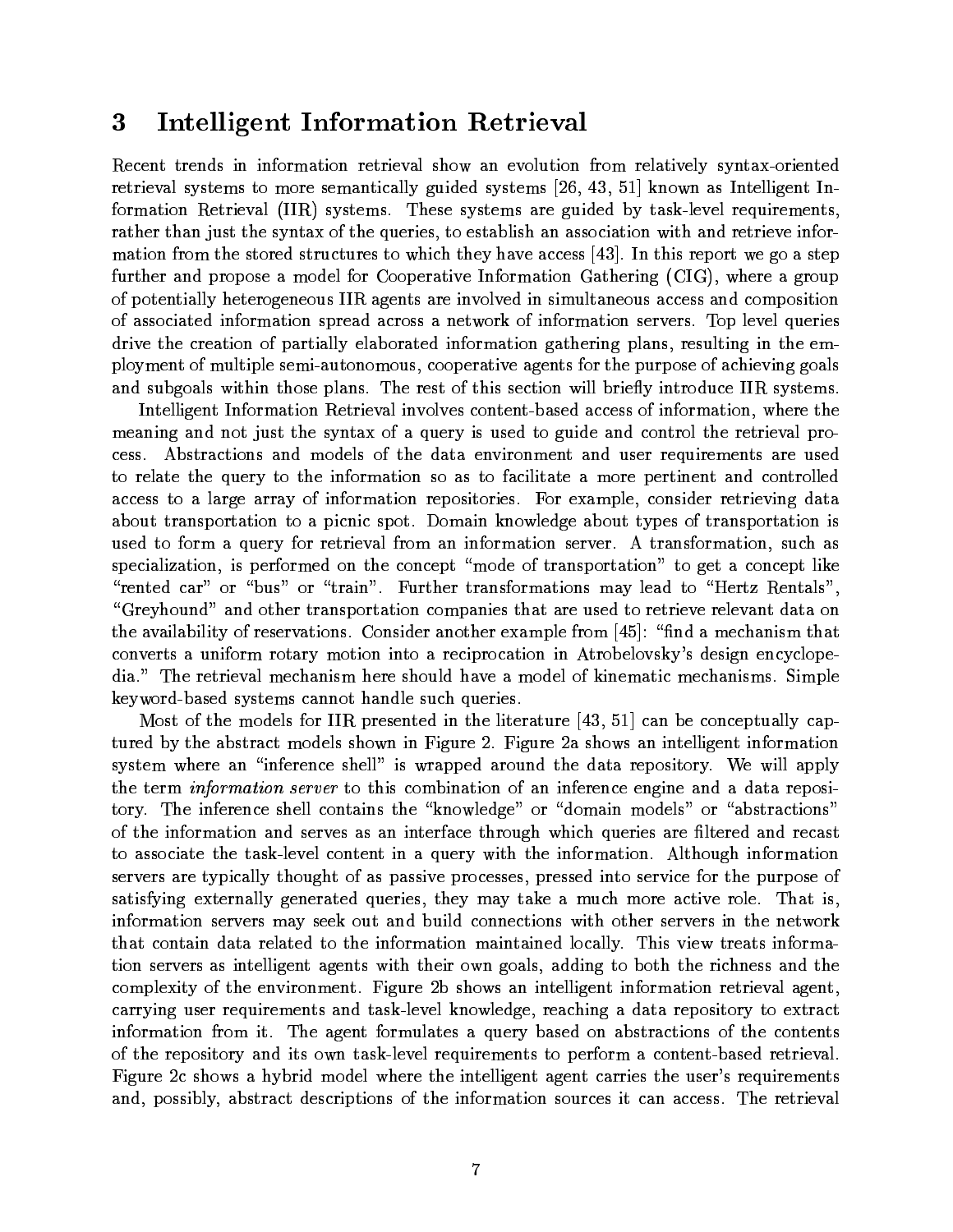engine contains a more detailed model of its information database as well as mappings between this model and the abstract descriptions in the agents that can access it. Because both the retrieval engine and the retrieval agent are intelligent, they can engage in a dialog to negotiate the nature of their interaction. That can be beneficial when access to the information database, which is mediated by the retrieval engine, is costly. The retrieval agent can employ its model of user requirements to determine how to trade off expected completeness, quality and precision of the results of its query based on the retrieval engine's model of the database (its access methods, available indices, etc.). In addition, the hybrid view has the advantage of separating the user and the task-level requirements from the conceptual model of the data repository. Therefore, we adopt the hybrid view of IIR (Figure 2c) in our further discussions.



Figure 2: Conceptual Models for Intelligent Information Retrieval

## 4CIG as Distributed Problem Solving

The proliferation of network-based information systems motivates the need for distributed information acquisition systems. However, the huge number of available resources makes it impractical for users to specify direct mappings from their needs to the available resources. This necessitates an intelligent retrieval component to IR systems that we argue is best modeled as a search process that is informed by the results of queries to information servers. The nature of these two requirements leads to the need for developing models and technology for Cooperative Information Gathering. Most existing approaches deal with either Distributed Information Retrieval or Intelligent Information Retrieval but there is little that deals with CIG. The central aim of this paper is to provide a model of CIG as a distributed problem solving process and consequently borrow from existing methods in multi-agent systems (MAS) to provide the technology for CIG systems.

Let us start by introducing a conceptual model of DPS as a search problem. Consider a classical AND-OR goal tree as a representation of the search space of a problem-solving system. From an information gathering perspective, we can think of a goal/task node in such a tree as an information query specifying required goal specification parameters and their characteristics, optional goal specication parameters and their characteristics, solution output parameters and their characteristics, and the level of effort (resources and available time) to be invested in producing solutions that meet the requirements. Goals can be related to one another through goal-subgoal relationships and to data and resources via constraining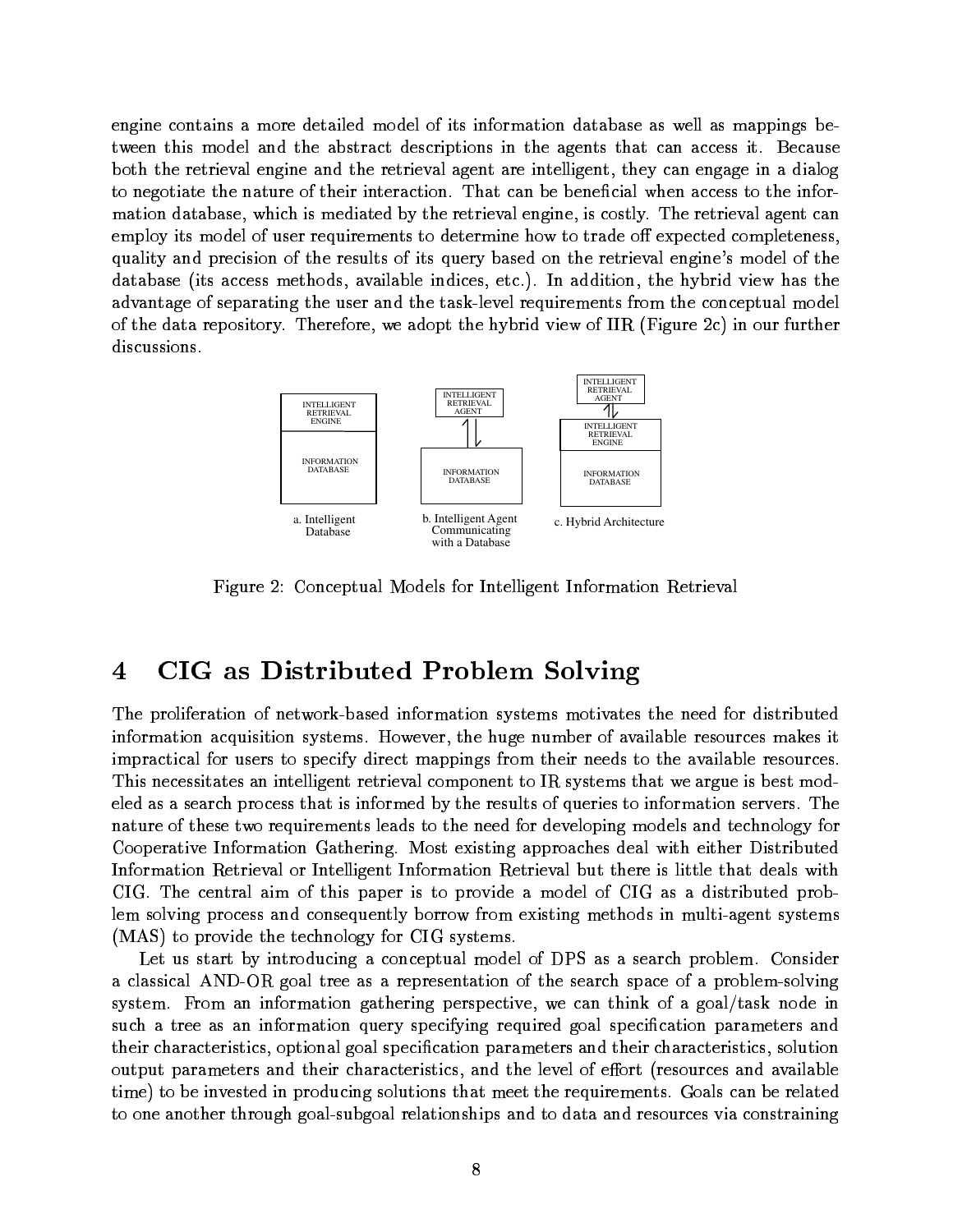interrelationships. Figure 3 (from [39]) shows an example of such a goal tree. Solutions to high-level sibling goals, like  $G_{k-1}$  and  $G_k$ , or more distant goals, like  $G_{1,1}$  and  $G_{k,2}$ , can have constraints between them. These interrelationships can be independent of the specific solution(s) to a goal or highly dependent on the exact character of the solution(s). Constraints for goals at a particular level can have implications for achieving goals at both lower and higher levels. Goals may be related through a complex chain of interdependencies. For example,  $G_1$  and  $G_{k-1}$  are interdependent through  $G_k$ . It is important to note here that the entire goal structure need not have been elaborated before problem solving begins. The structure can be dynamic and can evolve with the agents' emerging composite view of the problem solving process. The elaboration can be top-down, based on the higher-level goals of the agents, or bottom-up, driven by the data, or a combination of both. Furthermore, there are no restrictions on the consistency of the goal structure.



Figure 3: A goal tree: The G's represent goals and the d's represent data produced by queries to information servers. The double headed arrows between goals indicate that the goals are interdependent. The arrows between data and goals indicate that the data is required for that goal's solution.

We further ground this discussion by introducing an example from the Information Gathering domain. Figure 4 shows the goal tree for updating an environmental database by gathering information from relevant on-line sources. Note that we kept the goal tree simple for ease of exposition; actual goal trees are generally much more complex for non-trivial IG tasks. The database maintains up-to-date information about companies and universities involved in environment related work, job information in related areas and any environmentrelated news briefs. Acquiring company and university information involves locating relevant information and then retrieving and indexing the information appropriately. At the lowest level, this process involves gathering data from information repositories like "Environmental Route Net" and the "Amazing Environmental Organization Webdirectory". In case of unstructured information, there is a need for generating descriptors that map the content of the retrieved material into the semantics of the domain.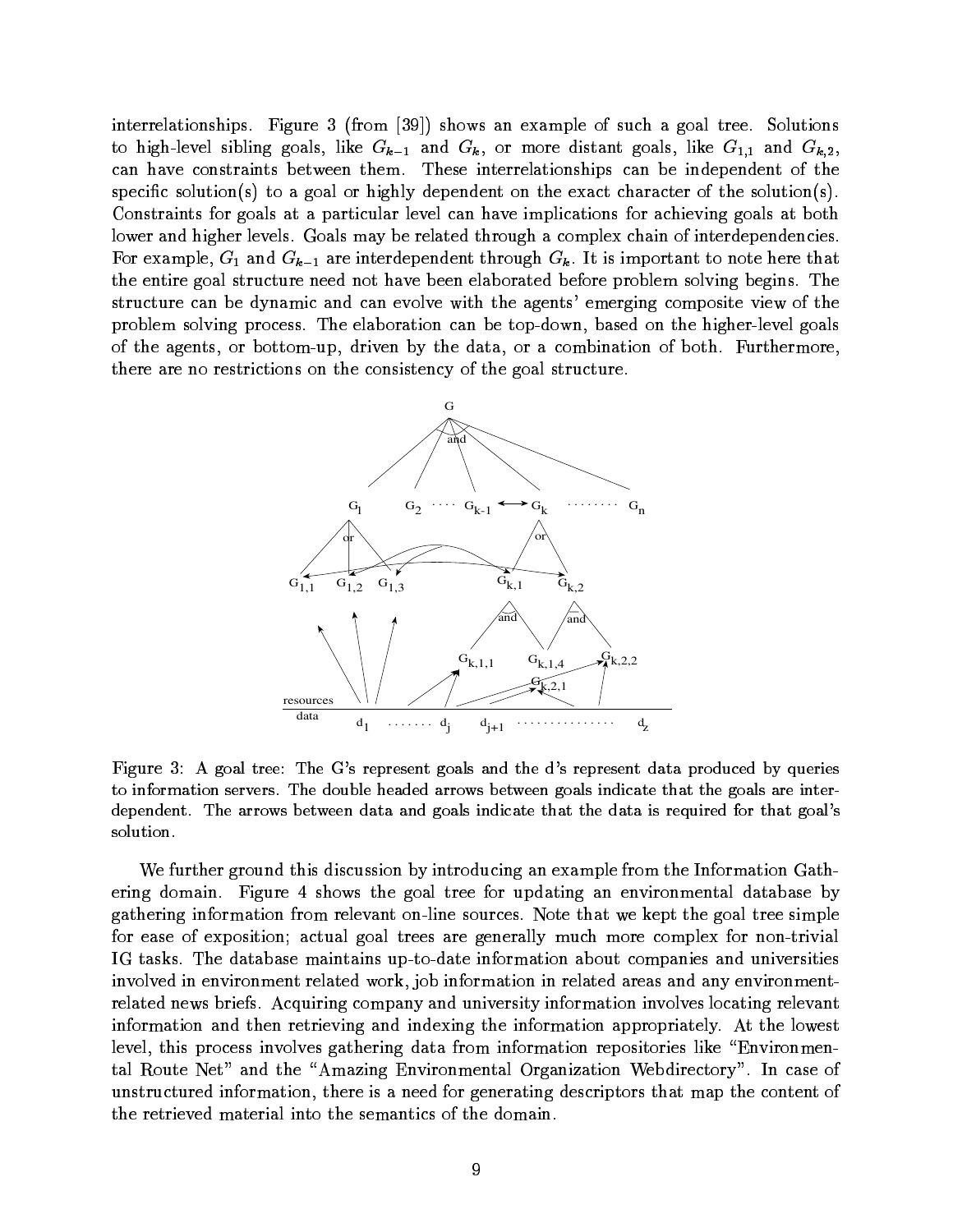

Figure 4: Goal tree for Updating an Environmental Database

In view of this model, one can see the complications involved in performing "efficient" problem solving, even in a single agent scenario. How does the agent detect interrelationships between sibling goals at various levels of the tree so that, for example, solving one goal before another goal can facilitate the later goal's solution quality. The goal interrelationships can be of various types such as facilitates, enables, overlaps, hinders, favors, and so on [11, 14, 40] (these interrelationships will be discussed in detail later). In terms of our goal representation, a facilitates interrelationship implies that the values of a solution output parameter of the facilitating goal can, in some way, determine an optional goal specification parameter of the facilitated goal. The facilitated goal could have pursued its activity without these optional parameters, but having them available will contribute to an improved search during the goal achievement process. The solution or partial result from the facilitating goal provides constraints on the solution of the facilitated goal and consequently make it possible to achieve this goal with fewer resources and/or higher quality. Similarly, an enables interrelationship implies that the enabling goal produces a solution output parameter value that determines a required goal specification parameter of the enabled goal. An overlaps interrelationship exists between two goals that share determinants of some of their solution output parameters. A favors interrelationship implies that a plan for achieving a goal can be used to achieve another favored goal through minor modications (e.g. changing a query slightly so that the new query can produce results that not only satisfy one goal but also another subgoal). Detecting and the using of such goal interrelationships for efficient coordination is a hard problem in complex AI systems [55].

Figure 4 contains facilitates, enables and overlaps interrelationships between various sub-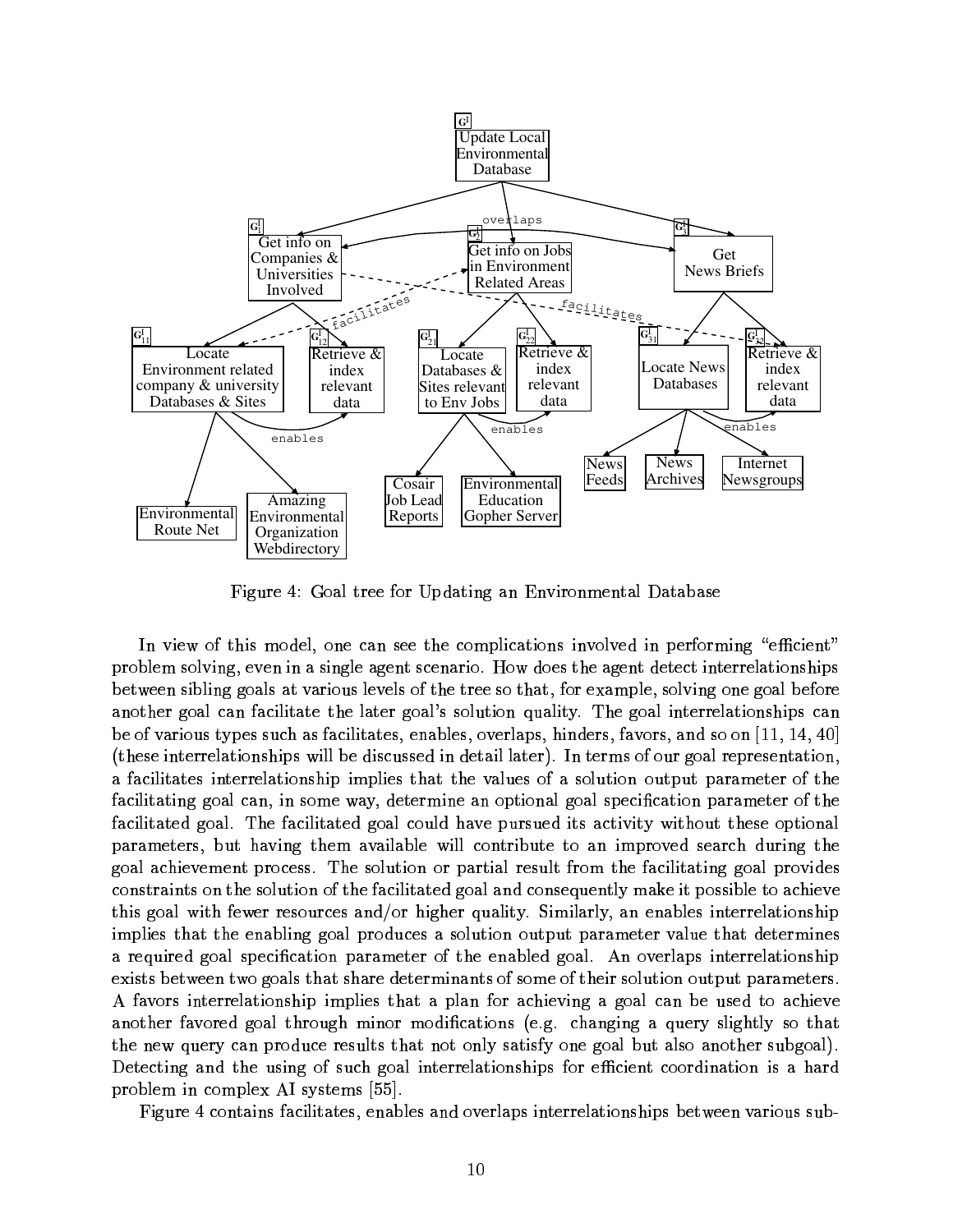goals. There is a facilitates interrelationship from  $G_1^{\dagger}$  to  $G_{32}^{\dagger}$  because information on the names of companies and universities involved in environment-related activities can provide "key words" for more refined retrieval from a large news-wire text database. An overlaps exists between  $G_1^*$  and  $G_3^*$  because some of the news briefs provide information on companies and some of the companies maintain a list of all news briefs related to their organization. An overlaps interrelationship says that the two agents involved may be doing similar work and can hence behent by sharing their partial results. Enables between  $G_{11}^-$  to  $G_{12}^-$  indicates that an agent has to locate databases related to environmental companies and universities before it can extract appropriate information and update the local environmental database.

Now consider the case where a goal tree is distributed across multiple agents, none of which may have a complete global view of the tree. Each of the agents can model only a part of the global goal structure based on its role in the overall problem solving process. This increases the complexity of the situation discussed above. Figure 5 (from [39]) illustrates an example where the goal tree from Figure 3 is distributed across two agents. Detection of coordination relationships by the agents now becomes more difficult due to their partial view of the goal tree.



Figure 5: A distributed goal tree: The goal tree of Figure 3 is distributed with partial replication between two agents. The dotted arrows indicate interdependencies among goals and data in different agents.

Continuing with our example in Figure 4, let us distribute the goal tree across three agents such that Agent 1 needs to achieve  $G_1^c$ , Agent 2 needs to achieve  $G_2^c$ , and Agent 3 is in charge of  $G_3$ . Just as goals are distributed across agents, the agents may be distributed across the network. Each of the agents may travel to different information carrying sites that are relevant to the completion of their particular goals. Suchamulti-agent system possesses a number of desirable qualities such as concurrency, robustness, and separation of concerns that make distribution attractive, especially when the amount of information to be accessed is large and time is a limited resource (which is true of today's Internet and user characteristics, but these aspects will soon become so acute that any viable system has to take them into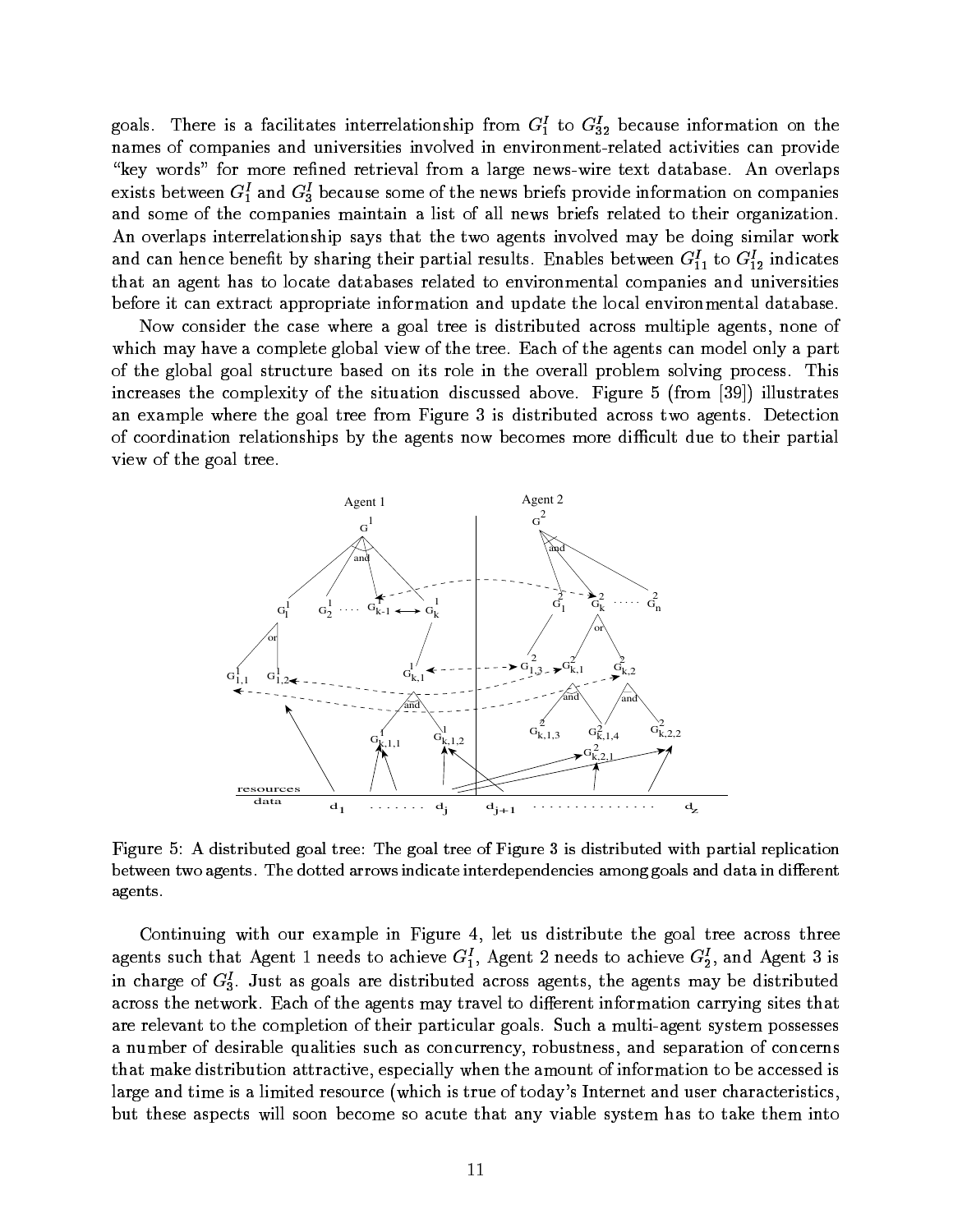consideration). However, distribution also gives rise to the need for effective management of interrelationships between activities distributed across agents, so as to derive maximum benet from multi-agent architectures. Cooperation among agents is crucial. Agent 1 could search for information on companies and universities involved in environmental activities with complete disregard for Agent 3's search for relevant news briefs. However, without prior information on relevant companies, Agent 3 may be forced to perform an exhaustive search through its corpora. On the other hand, if Agent 1 finds company information and shares it with Agent 3, then Agent 3 can perform a much more focused and efficient search (perhaps through the use of a company name index). In other words, cooperation between the agents is required to utilize the facilitation relationship between goal  $G_1^2$  and goal  $G_{32}^2$ and thus achieve improved performance. Other questions that arise when the goal tree is distributed include the following. What kind of protocols are needed to detect the existence of interrelationships? How are inconsistencies between the redundant data of Agent 1 and Agent 3 (with an overlaps interrelationship between their goals) resolved?

Thus in the case of DPS, agents have to make their decisions facing additional uncertainties due to a lack of complete information about the unfolding problem-solving process. The global goals to be achieved have certain utility measures like quality of solution and time (to complete a set of tasks to achieve the goal). Agents have to coordinate their contributions to the problem-solving process so as to maximize the global utility that they are able to achieve. We assume that the agents in such a system possess certain abilities. Based on its partial views, each of the agents is endowed with the ability to predict global implications (at least approximately) of doing a certain task (or achieving a certain sub-goal) at a particular time. This problem is complicated by the existence of non-local effects (like facilitates and enables), that embody interactions between non-local parts of the goal tree (that can belong to different agents). Thus, augmenting local partial views by information from other agents leads to more informed local decisions by an agent. This brings us to another important ability of the agent  $-$  the ability to communicate with other agents for the purpose of detecting interrelations between various parts of the goal structure. These abilities critically affect, both qualitatively and quantitatively, aspects of local planning decisions for problem solving control.

The process of distributed problem solving is described in [33] as taking place in four stages: problem formulation, focus-of-attention, allocation, and achievement (see Figure 6 which has been slightly modified from [33]). The discussion of goal trees up to this point has treated them as static structures. However, as is clear from Figure 6, goal structures are very dynamic entities that evolve and change as problem solving proceeds. The problem formulation stage involves identication of the set of goals or tasks required to solve a given problem. Problem formulation can be a top-down decomposition of the original problem into a set of subproblems, a bottom-up process that composes supergoals in a data-driven manner, or a reorganization to choose an alternative set of goals/tasks in response to a failure. Different agents and sets of agents may employ different types of problem formulation in parallel. In addition, an agent or set of agents may enter this stage more than once, employing different types of problem formulation each time. When resources are limited or constraints exist among goals, there is a need to determine which goals to work on next. In the focusof-attention stage, a subset of the goals from the initial problem-solving structure is chosen so that resources may be devoted to their achievement. In the allocation stage, the active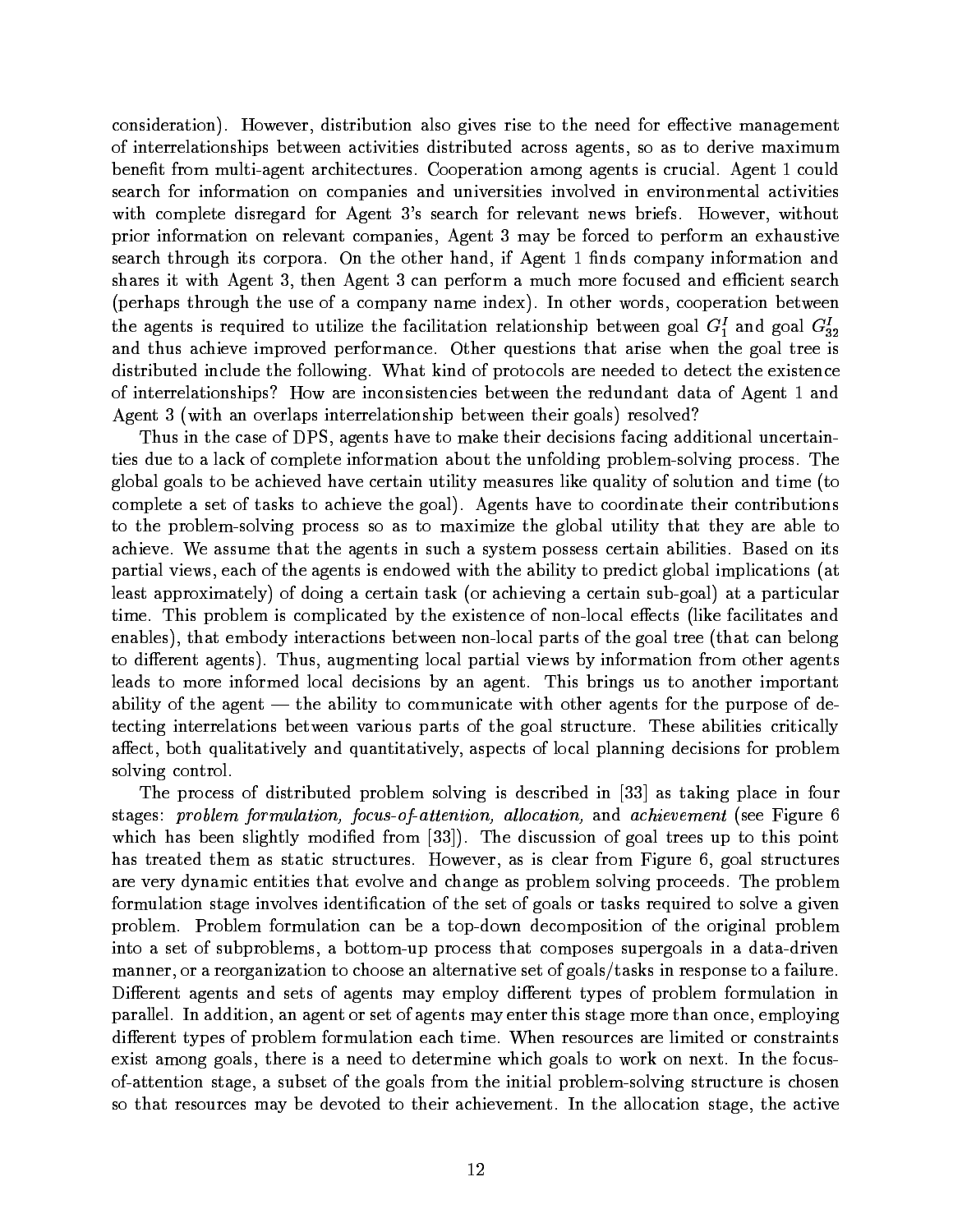goals chosen during focus-of-attention are assigned to one or more agents. Finally, during the achievement stage agents attempt to achieve goals for which they are responsible, and then synthesize a global solution from their local solutions and the solutions obtained by other agents. Note that Figure 6 does not show a single sequential path from problem formulation to focus-of-attention to allocation to achievement. Rather, it may be the case that an earlier stage needs to be revisited in order for problem solving to continue. For example, if an agent has more than one allocated goal it may focus attention locally to decide on an appropriate order. Also, an agent may not be able to directly achieve its assigned goals and therefore needs to further decompose or compose them via problem formulation. It should be clear from the preceding discussion that each stage may involve a single agent, such as focusing attention locally, or it may be distributed over a set of agents, as when agents negotiate over goal allocation. In addition, within an agent or set of agents the various stages may be occurring asynchronously with different collections of goals. Agents involved in this process move through the various stages in a dynamic manner, concurrently and asynchronously, until the global goal is sufficiently satisfied given time and resource constraints.



Figure 6: A goal-based view of the stages of Distributed Problem Solving

CIG can be viewed within the framework of DPS as discussed above. In response to a query, one or more agents are released onto the network, each responsible for one or more corpora. Each agent treats its information seeking process as a cooperative planning activity. The global solution is the response to the query, and it is a composition of the information retrieved and transformed appropriately by domain knowledge in the agents. Problem decomposition involves assigning subgoals to agents. The subgoals assigned to each agent involve seeking information relevant to global goals of the retrieval process. There may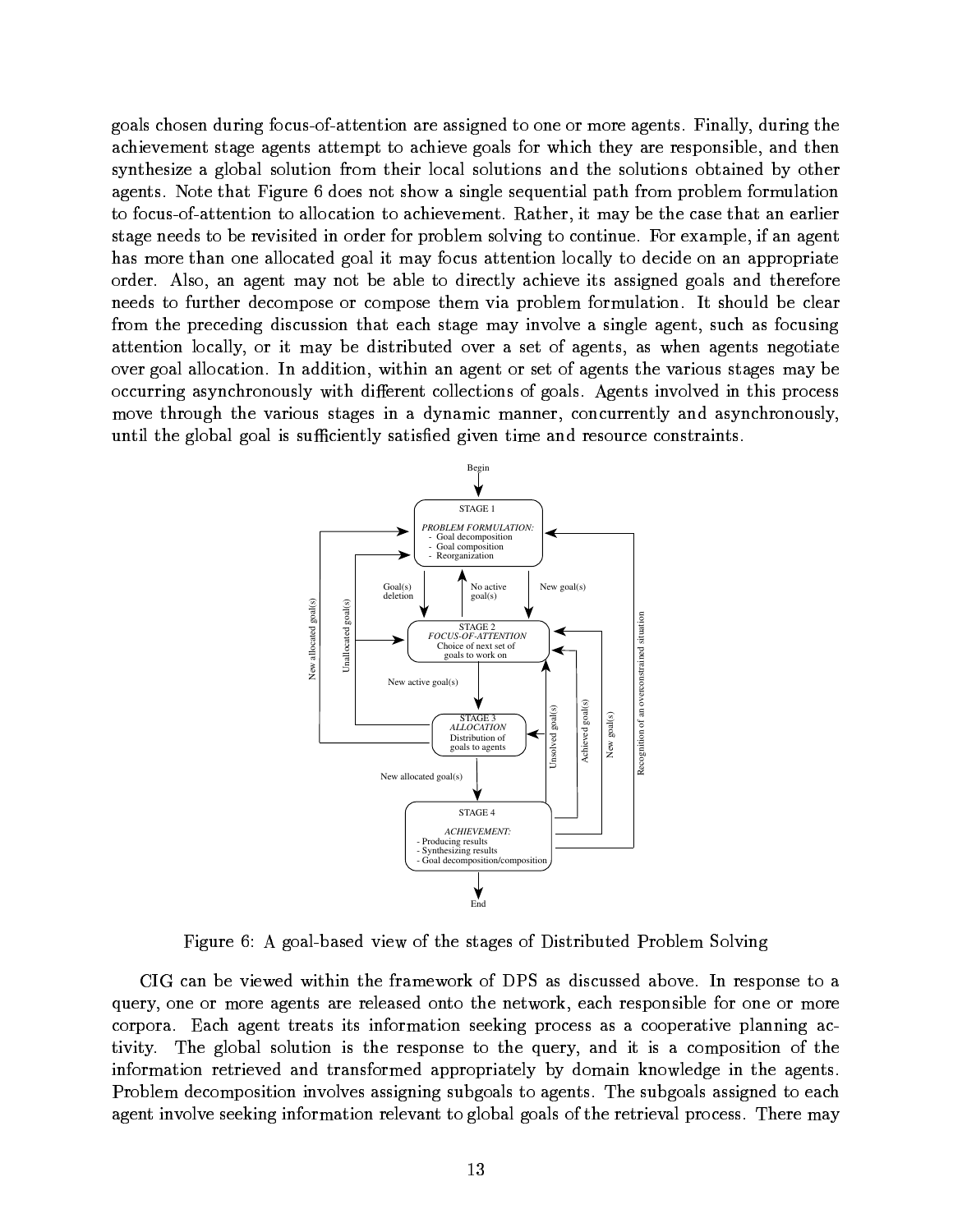be interrelationships between the subgoals assigned to the agents and this may necessitate sharing partial results of their search to enhance the efficiency of the overall retrieval process. Subproblem composition involves combining the returned information into a coherent response to the original query. It is also possible to use the DPS framework when the agents involved in information gathering are self-interested. In that case, agents enter into contracts to solve information gathering goals.

## 4.1 Subproblem Interaction

One of the primary reasons for needing a distributed planning approach to CIG is the existence of interactions between various subproblems and subgoals<sup>-</sup> during the search process. The acquisition process at one information server can be affected by the acquisition at another server at a different site. These effects can be at various levels, either through the high-level semantics of the problem-solving domains or more directly at the level of the content of the information acquired. One of the underlying assumptions of this model is the availability of mappings from the information retrieved into the semantics of the domains involved. For structured data (like relational tables) this may not be a difficult task. However, for unstructured data like ascii documents, we assume the availability of means to generate "descriptors" which are representative of the content of the documents in terms of a set of aomain primitives <sup>-</sup> .

Various kinds of goal interrelationships like facilitates, enables, overlaps and subsumes that exist between subproblems can be exploited in a variety of ways. For example, the uncertainty that may arise from incomplete local information can be reduced through detection and subsequent exploitation of overlaps and subsumes interrelationships. However, this process involves providing the agent with a more complete global view, and that entails communication costs. Hence an agent should communicate only relevant portions of its local view of the problem solving process to help form a more coherent view of the emerging global problem solving process in other agents. Partial solutions and meta-information received from other agents may lend support to a local solution or may point to an inconsistency in an agent's local processing. Carver et al. [8] [7, 5, 6] address the problem of resolving uncertainty in the sensor interpretation domain. When subproblems overlap, communication among agents may reduce the amount of redundant work performed and therefore reduce the time required to achieve a global solution. Also, it may be the case that a solution or partial solution generated by one agent may facilitate (i.e. serve to focus or constrain) the problem solving of another agent and thereby reduce the amount of computation required [12]. The problem solving process of one agent in some way assists another agent in its problem solving, perhaps by making the other agent more certain of its local solution or by restricting the space of potential solutions that must be considered. The end effect is a "better" or higher quality global solution. The constraints arising out of goal/solution interrelationships may also play a crucial role in exploiting parallelism among the agents. For example, an agent with a facilitates interrelationship from another agent can simultaneously develop a plan with the understanding that when the relevant results are received, it may

 $\,$  we use the terms goals, subproblems and tasks interchangably. The idea is that a goal represents an intention to solve a particular subproblem or task.

 $\overline{5}$ ee  $\overline{1}$ 34, 42, 49, 30] for some of the recent progress on this aspect.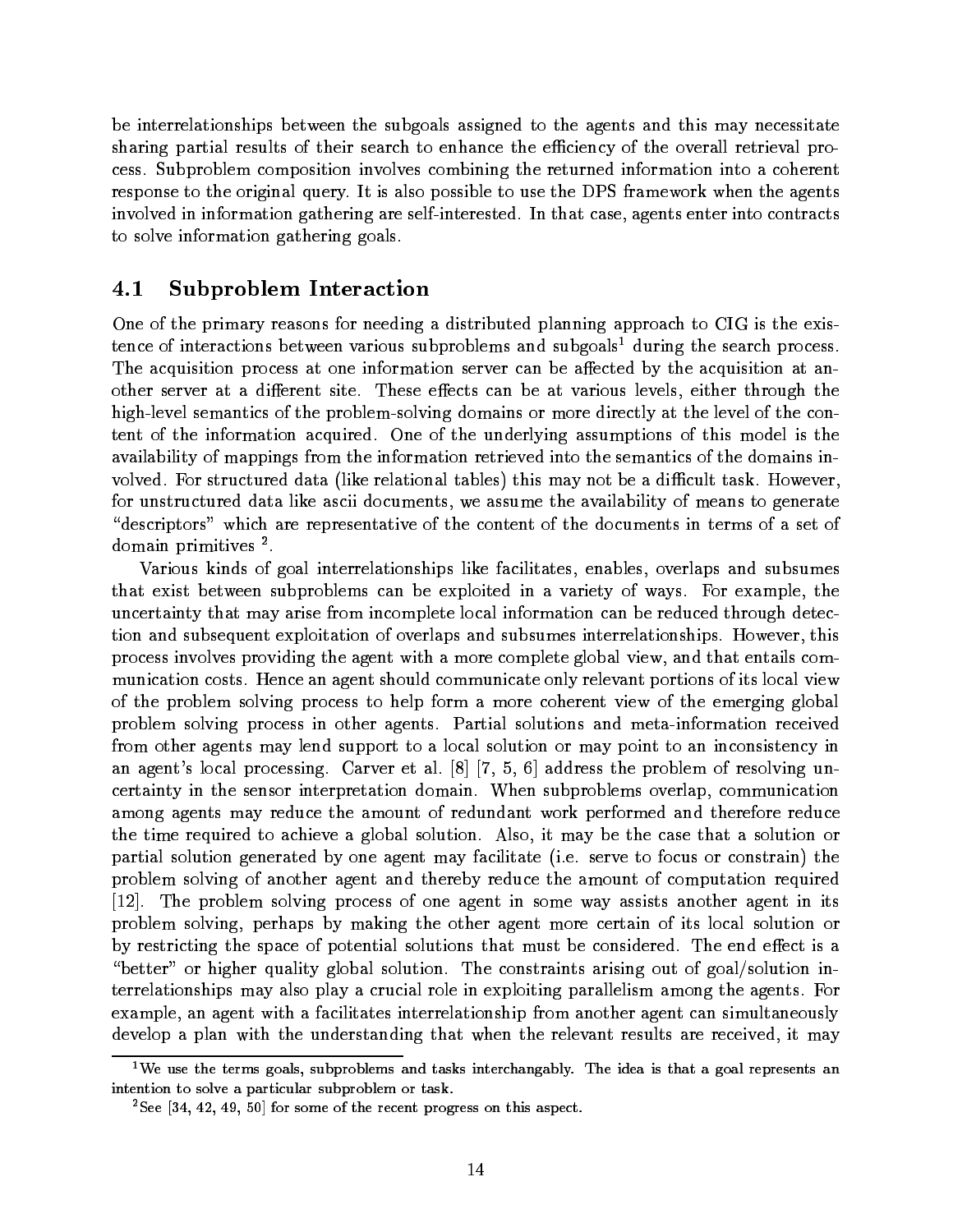need to iteratively repair or modify its partially developed plan. Alternatively, the agent could perform some other task while awaiting the receipt of information.

Figure 7 shows an example that highlights these issues in the document retrieval domain (modied from [13]). For a given query, there may be many sources of relevant information. Product reviews often exist on-line, or may be obtained from publishers for a fee in paper or electronic format. Relevant reviews may be found on-line in the review section of the TidBits newsletter, in the Info-Mac archives, or in discussions about the product in Usenet news groups. The query may be satisfied by dispatching agents to locate and retrieve the required review. Each agent may employ different access methods (such as WAIS, ftp, http, telnet, etc.), and the access methods may have recourse to the same information at a variety of physical locations (such as the main TidBits archive ftp.tidbits.com, or its various mirrors). Interrelationships exist between some of the goals of the agents involved. Locating a paper review "enables" its retrieval, i.e. paper reviews may be obtained by first finding a citation, and then either finding the actual article or obtaining it from the publisher. Finding a citation via Uncover "facilitates" the goal of getting the article faxed to the user. An overlaps interrelationship exists between Agent 1's "Get from Seller" goal and Agent 2's "Use Uncover" goal. This is due to the fact that once an agent accessing the seller's archive finds a particular citation, Agent 2 can avoid the search for that same citation at the Uncover database. Another source of information that is not exploited in the example above is the increasingly popular World Wide Web (WWW). We can think of the web of citations or the web of hyper-text links associated with a document as a web of consistency constraints. That is, documents linked in this way may contain related information and that information should be consistent, but often it is not. For example, during the process of retrieval of product reviews discussed above, two sites may quote different prices for the product. Product review information at an FTP site accessed via the WWW may contain outdated prices, whereas a link to the seller database in an html document may in fact contain the latest prices. When inconsistencies are uncovered, agents need to work to resolve the associated uncertainty so that a cluster of consistent documents containing "correct" information is presented to the user. In this case, the agents may choose to use the seller database information to override other sources.

Our multi-agent Case Based Reasoning system based on Negotiated Retrieval is another example of a sophisticated system exploiting constraints generated by sharing results of a partial search  $[41]$ . More specifically, a response to a query involves assembling related pieces of information from different case bases to form a composite case. The agents have to cooperatively retrieve mutually acceptable responses while negotiating compromises to resolve con
icts. Each agent retrieves subcases from its local case base and all agents together assemble a mutually acceptable overall case from these subcases to produce a response to the user's information needs. Information acquired by an agent can be related to the requirements of information acquisition in another agent. Thus, agents augment their local views through selective and timely communication of partial results among themselves.

### 4.2Satisficing

Although the amount of information available on the Internet is seemingly boundless, the resources available to search that information typically are not. For any given query, rather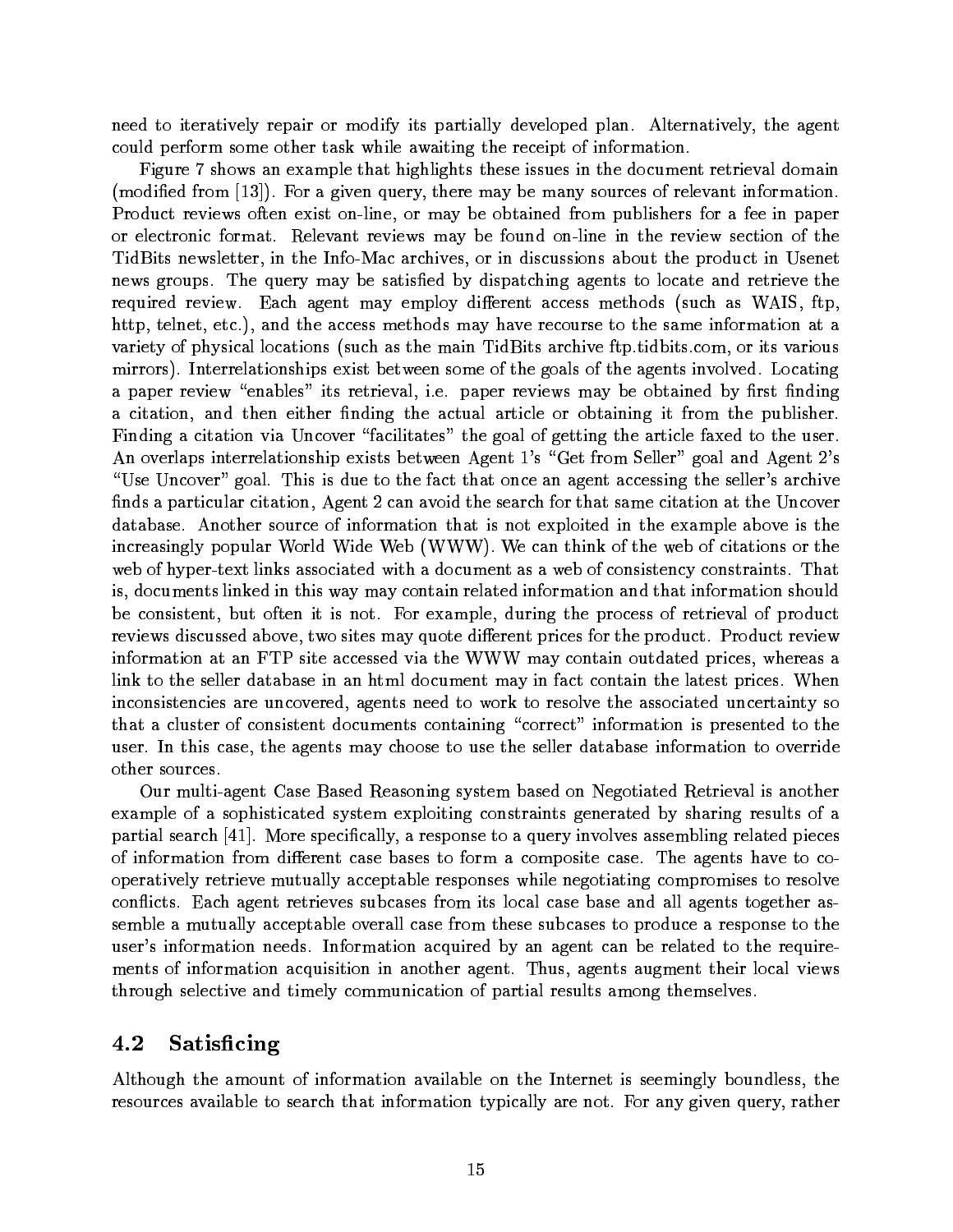

Figure 7: A goal tree for retrieving Macintosh-related product reviews

than performing an exhaustive search, one must attempt to locate the \best" response possible given time and resource constraints. That is, the information gathering process must be satisficing along various dimensions like precision, quality, etc  $[38]$ . As a motivating example, consider Figure 1 above. A user has access to multiple networks, each of which contains its own data sources, information servers, and servers devoted to computation. The links to each of the networks may have different bandwidths, reliability, and costs of usage. For any given local network, as well as from a global perspective, some data sources may be more relevant than others for the query at hand. Again, the cost and speed of access to the individual data sources and network resources may vary. It may be the case that local users are given preferential treatment, and costs or retrieval time may be lowered by sending an agent to a specific network rather than performing remote access. Finally, individual communication lines, networks, information sources, and servers may be subject to intermittent failures or may not even be operational at the time that the query is submitted, and their cost structure could be dynamic and based on uctuating market demand.

What are the implications of performing information gathering in such a complicated, unpredictable environment with limited resources? First, management of resources must be an integral part of the process. Simply charging ahead blindly, stopping the search when resources have been exhausted is likely to lead to very poor results. Planned activity under time and resource constrained situations is a hard problem needing sophisticated, knowledgeintensive techniques  $\left[1, 22, 56, 57\right]$ . Many questions need to be addressed about the efficient usage of resources. Which regions and which information sources are most promising (and should therefore be explored first)? How should the trade-off between speed and cost of communication and utility of data at the various sites be managed? How many agents should be allocated to each region? What amount of parallel effort should be expended to reduce the impact of single point failures in the network? When, where, and how should partial results be integrated? Should the integration take place at a global, centralized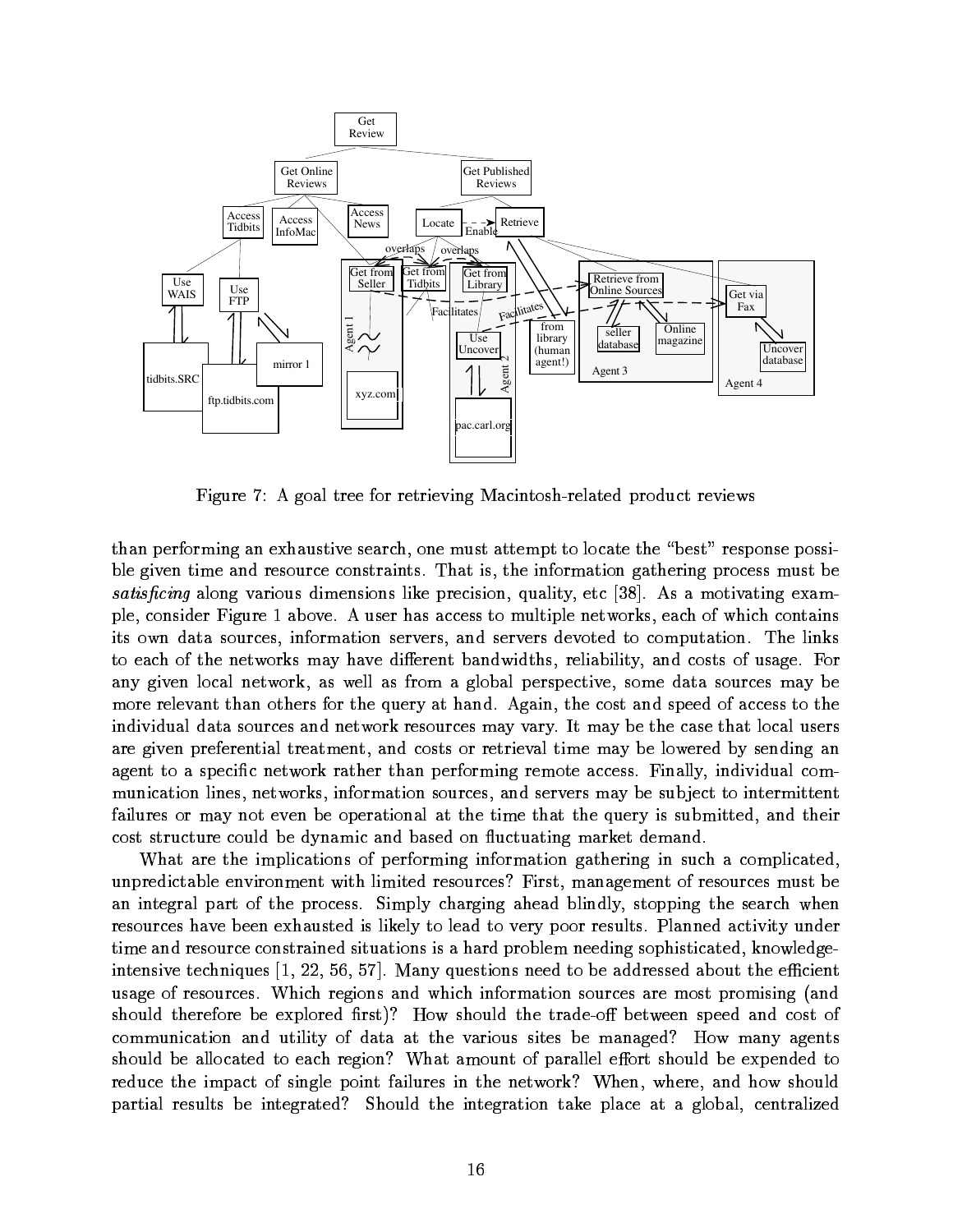site or in a hierarchical fashion beginning with regional sites? The unpredictability of the environment implies that a complete, centrally generated plan may often lead to failure. Some amount of planning must take place regionally in order to deal with unexpected failures or to opportunistically focus the efforts of agents; to effectively deal with the dynamics in each region.

By explicitly representing and reasoning about resource constraints, we bolster our con fidence that a "good" response to the query will be obtained relative to the amount of effort expended. If communication is expensive and slow, we may access nearby data with low expected quality first, rather than trying distant data sources of higher quality that may require more time than is available. When more time is allocated to the search process, the scope of the search can be broadened to include higher quality sources, while retaining some amount of effort on inexpensive low quality sources. In this way we are assured that some response will be attained and, if our planning is reasonable, we will include some amount of very high quality information in the response.

## 4.3 Redundancy

Redundancy in distributed search  $\sim$  overlapping information that pertains to different aspects of a query; replication of data at multiple sites; the possibility of deriving the same conclusion from different sets of data  $-$  raises a host of issues. Advantages of redundancy include increased robustness of the system in environments with failure-prone components and increased flexibility in responses. Redundancy can play a role in the reduction of uncertainty when dealing with erroneous or incomplete information. On the other hand, redundancy has the disadvantage of increased resource usage and possibly increased total processing times. For example, the Internet may contain "mirror" sites for certain data repositories or it may contain redundant data from different sources for the same task. When information is available for a fee from multiple providers, an information marketplace develops. In that case, accessing an information server for the same data at different times may lead to different costs due to market influences on pricing. Data from different sources may be of different quality or may be differently organized. A particular task could possibly do with low quality data that perhaps could be locally acquired. Thus, recognizing the role of redundant data and computation could be important for exploiting the possibilities that such redundancy offers in a CIG system. Redundancy could be permitted if the control costs outweigh the benefits of avoiding it. Alternatively, if we are dealing with faulty systems or poor quality data, redundancy could help resolve uncertainty in the retrieved data by providing additional constraints.

We now review some existing work in the Information Gathering literature. We divide the work into two kinds: Distributed Information Retrieval approaches, which rely on relatively knowledge-poor techniques to acquire information from distributed sources, and Information Gathering approaches, which rely on knowledge-rich, content-oriented techniques. We also review some of the work in Intelligent Information Retrieval. Its relevance arises from the fact that each of the nodes in a CIG network may be an IIR system. Throughout the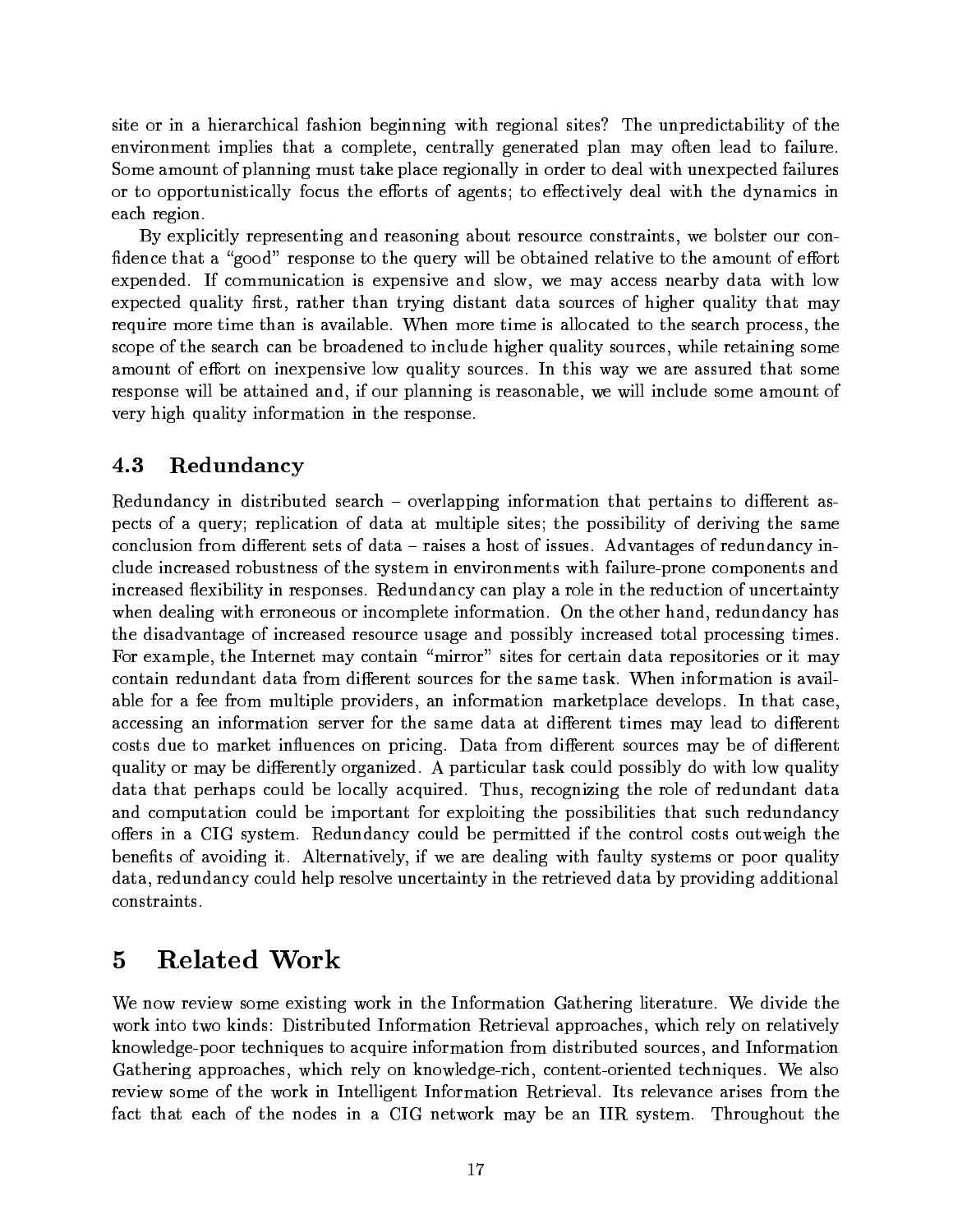presentation, our primary interests are in determining the nature of the local processing performed by the agent or an intelligent information source and how they might participate in an information gathering task in a cooperative manner. Note that this review is only representative, and is not intended to be exhaustive.

### $5.1$ Distributed Information Retrieval

As the Internet evolved from a test bed for experimentation in data communication protocols and remote login into a medium for collaborative data-sharing, the need for research on approaches to resource discovery on the net became obvious. Bowman et al. [2] give a good review of the problems and approaches involved in the task of "scalable Internet resource discovery". Information, which can possibly be incomplete and inconsistent, needs to be gathered from diverse and heterogeneous sources. Bowman et al. suggest exploiting the semantics of specific resource discovery applications based on data typing. The authors discuss ways to deal with huge loads on the Internet using methods like data caching, server replication and self-instrumentation. In order to assist users in dealing with enormous volumes of data, they propose content-based searching algorithms and specialized servers for dealing with particular user communities. However, the kind of domain specicity they exploit in their content-based search algorithms and resource discovery engines is weak domain knowledge like file types, gross syntactic and structural features of documents, or keyword based attribute extraction. IG, however, is potentially very knowledge intensive.

Distribution of the INQUERY system [3, 4], on the other hand, is concerned with performance in searching distributed text corpora. The approach to Distributed IR currently planned for the INQUERY system (as with most other IR systems attacking the problem of distribution) clearly falls under the distributed processing rubric. The response to a query in a distributed environment is generated by transmitting the query to INQUERY systems local to the individual information carrying sites. Each INQUERY system finds relevant documents in the local database, and the simple union of all documents found serves as the response to the query. The local systems work in total isolation with only local data. None of the processing performed at any of the individual sites has any impact on the processing at any other site. The subproblems, finding relevant documents at a single site, do not interact. There is a single exchange of information prior to the start of problem solving. The statistics used to compute a document's relevance are based on the composition of the database in which the document resides. Therefore, relevance rankings of documents from different databases are not directly comparable. To overcome this problem, each system transmits its statistics to a centralized location that creates an aggregate, normalized set of statistics used by all of the local systems for relevance ranking for the current query only. The subproblem solutions, sets of documents, are combined in a simple unidirectional synthesis step. While these interactions indicate that the approach taken by INQUERY is not a pure instance of distributed processing, the type, weakness, and timing of the interactions indicates that it does not stray far from that side of the spectrum.

Huhns et al. [24] present a method for learning and updating the relevance of corpora to individual topics of interest via meta-knowledge. Meta-knowledge is kept (learned and updated) by each user on the network and is a 4-tuple of the form  $[User1, User2, Keyword,$ Certainty Factor]. For example,  $[Smith, Jones, compilers, 0.8]$  says that user Smith has high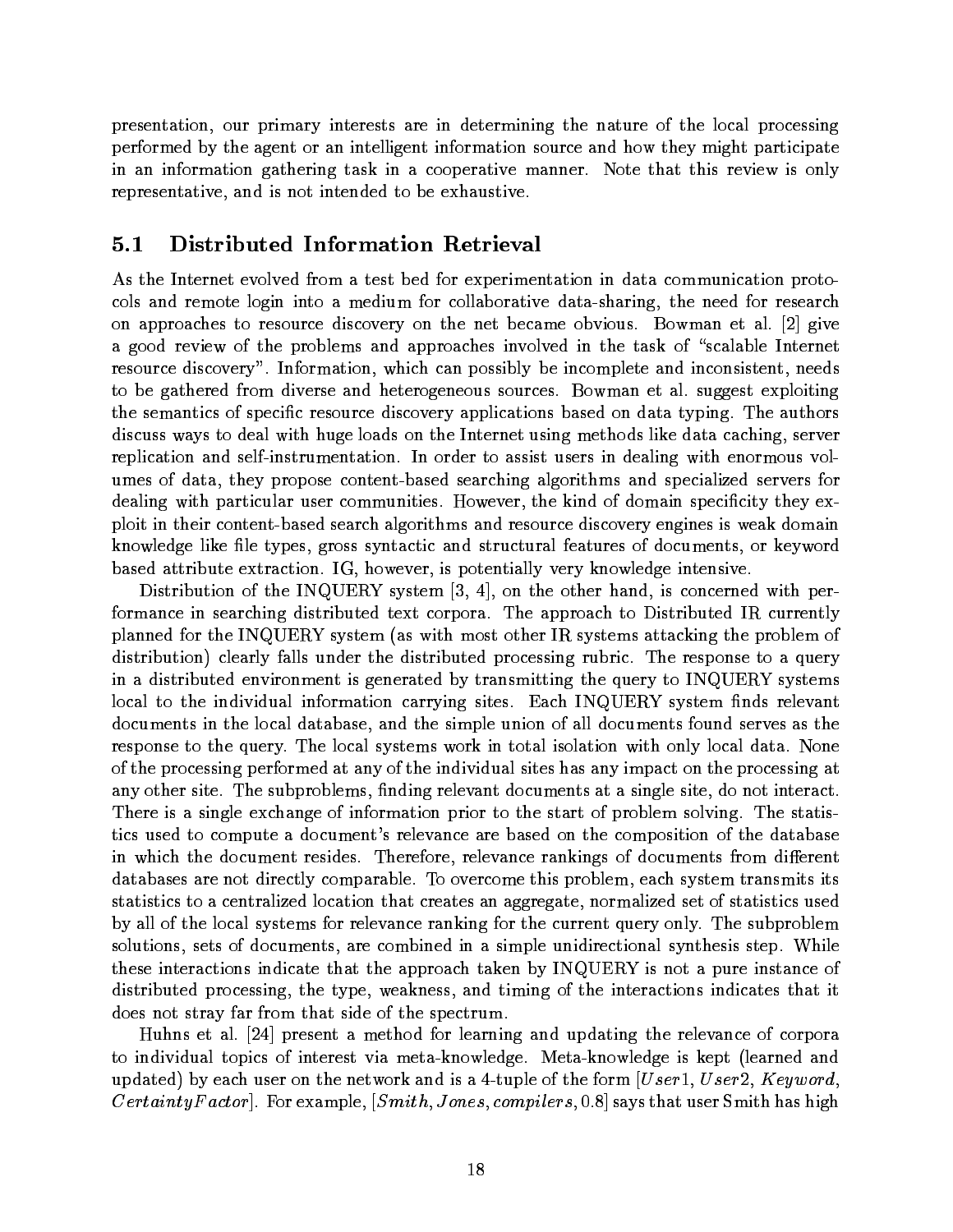confidence that user Jones can supply articles on compilers that Smith will find interesting (relevant). A query of the form "find all articles related to compilers" will include queries to Jones and other users as indicated by Smith's meta-knowledge. The returned articles will be ordered according to the certainty factors of the associated users. In addition to text, metaknowledge can be returned in response to a query. For example,  $[Jones, Does, compilers, 0.5]$ may be supplied as a response. User Smith can then combine the certainty factors to arrive at something like  $[Smith, Doe, compilers, 0.4]$ . Another way that meta-knowledge is propagated is by receipt of a query. If Doe receives a query from Smith about compilers, Doe may rightfully assume that Smith will soon become knowledgeable on the topic. Therefore, Doe may assume  $[De, Smith, compilers, 0.1]$ . The certainty factor is low since Doe does not know if Smith's knowledge will be interesting. The primary item of interest in this article is the direct way in which the authors represent and deal with uncertainty about the relevance of information as a function of its source. The level of uncertainty is used to order the search process (best first) and is updated as the data sources themselves change. However, information gathering can exploit more than just relevance knowledge.

Knoblock and Levy [30] seek to improve the efficiency of information retrieval from large numbers of distributed databases by taking advantage of information that is only available at run-time. Given that access to information sources has an associated cost, either in time or money, it is important to identify relevant sources and to retrieve as little information as possible to satisfy a query. Most approaches to this problem depend on information that is statically available from the query. However, there are a number of reasons why it may be difficult to prune the number of candidate information sources at compile-time. For example, although agents' domain models may describe properties of classes of objects in the domain, they usually do not contain information about specic individuals in the domain. That is, there is no way to reason about how query execution should proceed for possible instantiations of query variables. However, such information may be obtained at runtime (via additional queries) as variable bindings are established. The authors claim that obtaining and using information available at run-time can reduce the cost of information retrieval in distributed environments, and they present an algorithm for extending query planning algorithms to do so. This approach acknowledges the importance of partial results in focusing the search for information that is central to the CIG model. However, the information retrieval process, including the use of partial results, occurs within a single centralized query planner.

### 5.2Intelligent Information Retrieval

Ram and Hunter [43] take the view that content-based IIR, as opposed to syntax-based IR, requires inference, leading to a combinatorial explosion of potential inferences. Since computational resources are limited, some method of controlling inference must be employed. The authors treat information acquisition as a planful activity driven by specific desires to retrieve or infer knowledge or information. Those specific desires, termed knowledge goals, serve to restrict the space of possible inferences in a dynamic manner that is dependent on what is already known by the system and what it is trying to learn. KG's represent information needs, and as such focus information gathering in both a top-down and bottomup manner. Gaps or inconsistencies in the system's knowledge may lead to new KG's and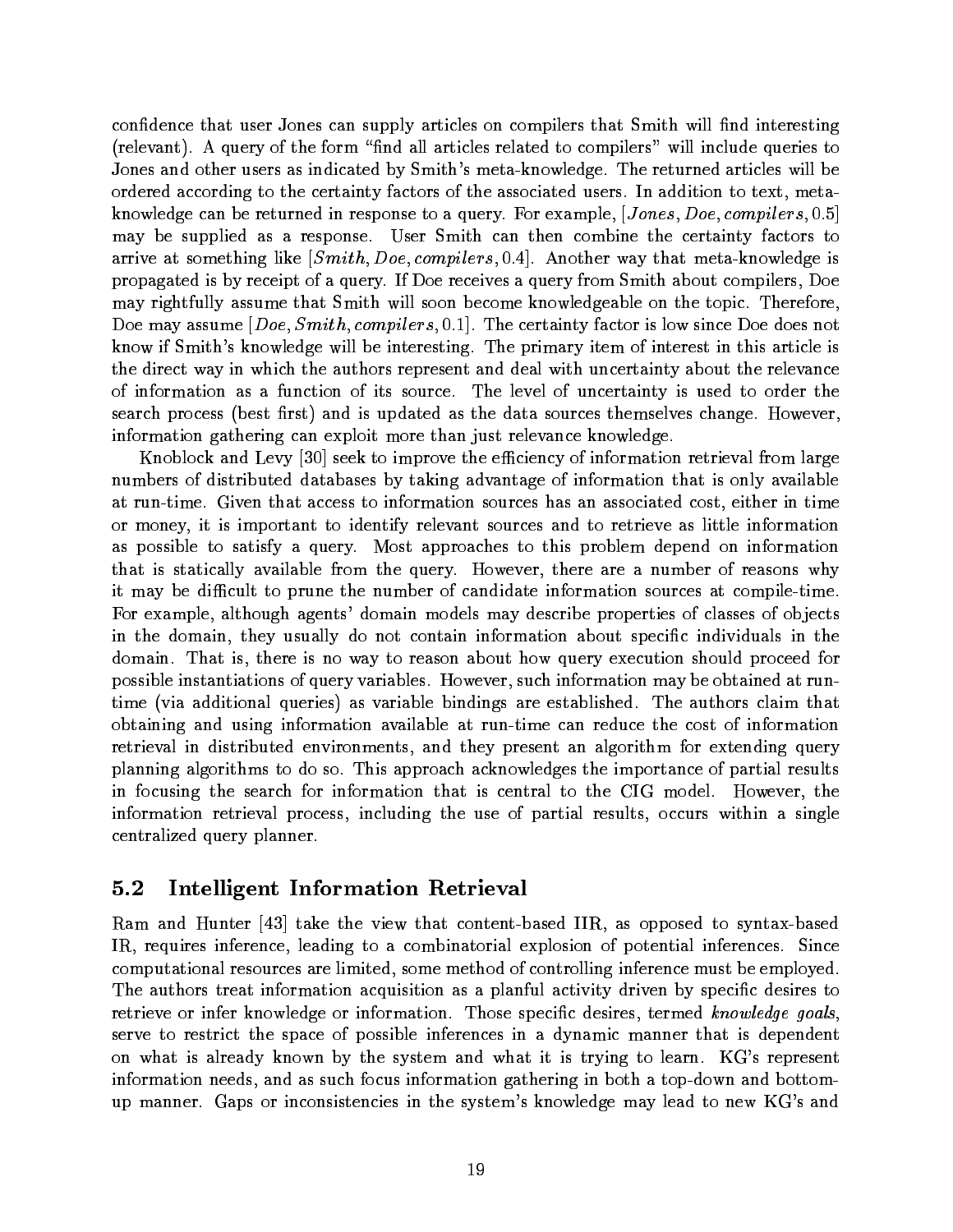thus new information gathering needs. This last point makes it apparent that IIR systems must be able to reason about their problem solving processes and partial solutions if they are to be able to characterize desirable knowledge (formulate  $KG's$ ), such as the need to fill gaps or account for conflicts. Two systems serve as examples of the authors' theories  $-$  the AQUA story understanding system and the IVY differential diagnosis system. AQUA employs KG's in an iterative manner to first explore the text and then fine tune its understanding via the detection and resolution of anomalies, the construction of a causal explanation for events in the story, etc. Likewise, IVY uses KG's to incrementally refine its ability to diagnose structured descriptions of lung tumor pathology images. Feedback from human experts drives KG generation in an attempt to explain and rectify failures based retrospectively on information contained in past cases and actively on as yet unseen cases. Note that this approach is very similar in spirit to the goal-based view of distributed problem solving depicted in Figure 6.

Rus and Subramanian [45], discuss the idea of domain-oriented information capture and access using knowledge intensive modules. Given an electronic data environment, the task is to capture the data by acquiring partial models of it and to access the data as guided by the models. The construction of information agents from structure detectors and navigators is described. Structure detectors (sensors) decide if a set of data has a specified abstract property. Once a desired property is located, navigators (effectors) decompose the data into more detailed units. Navigators use discerned structure to drive their search. It is envisioned that libraries of structure detectors and navigators can be created to facilitate the construction of special purpose information retrieval agents. An example agent (the BibAgent) is described that searches the Internet for technical reports in response to a query. The structure detector uses the Unix \ls" command to locate potentially relevant directories. The navigator then selects specific directories to explore further. It can exploit knowledge of bibliographic data files (.bbl and .bib files) to retrieve complete bibliographic references. The agent incrementally builds a roadmap of the Internet indexed by queries.

Fikes et al. [20] have embarked on a project to develop network-based *information brokers* that can access information from a multitude of diverse information sources on the Internet. Information sources are autonomous, exhibit heterogeneity in access methods and content, contain structured and unstructured data, may return incomplete or irrelevant information, and are subject to change over time. Based on these observations, an argument is made that effective search requires domain-specific information brokers. The information broker architecture contains the following components. Domain and source models describe the broker's domain of expertise and the contents of the information sources that it can access. A \formulator" module helps users form queries, and comprises a product description browser, a query-by-reformulation assistant, and an alternatives advisor. There are also modules for planning, executing and presenting the results of queries. Although centralized and described in terms of modules, this architecture is very similar to distributed agent-based architectures described in Section 5.3.

Rissland and Daniels [44] outline an approach to IR that makes use of more knowledgeintensive methods developed within the framework of Case-Based Reasoning (CBR). CBR systems excel at retrieval of highly relevant cases and symbolic reasoning about problem cases. However, they typically have small case bases. IR systems, on the other hand, often have access to very large databases, but typically use knowledge-poor (e.g. statistical)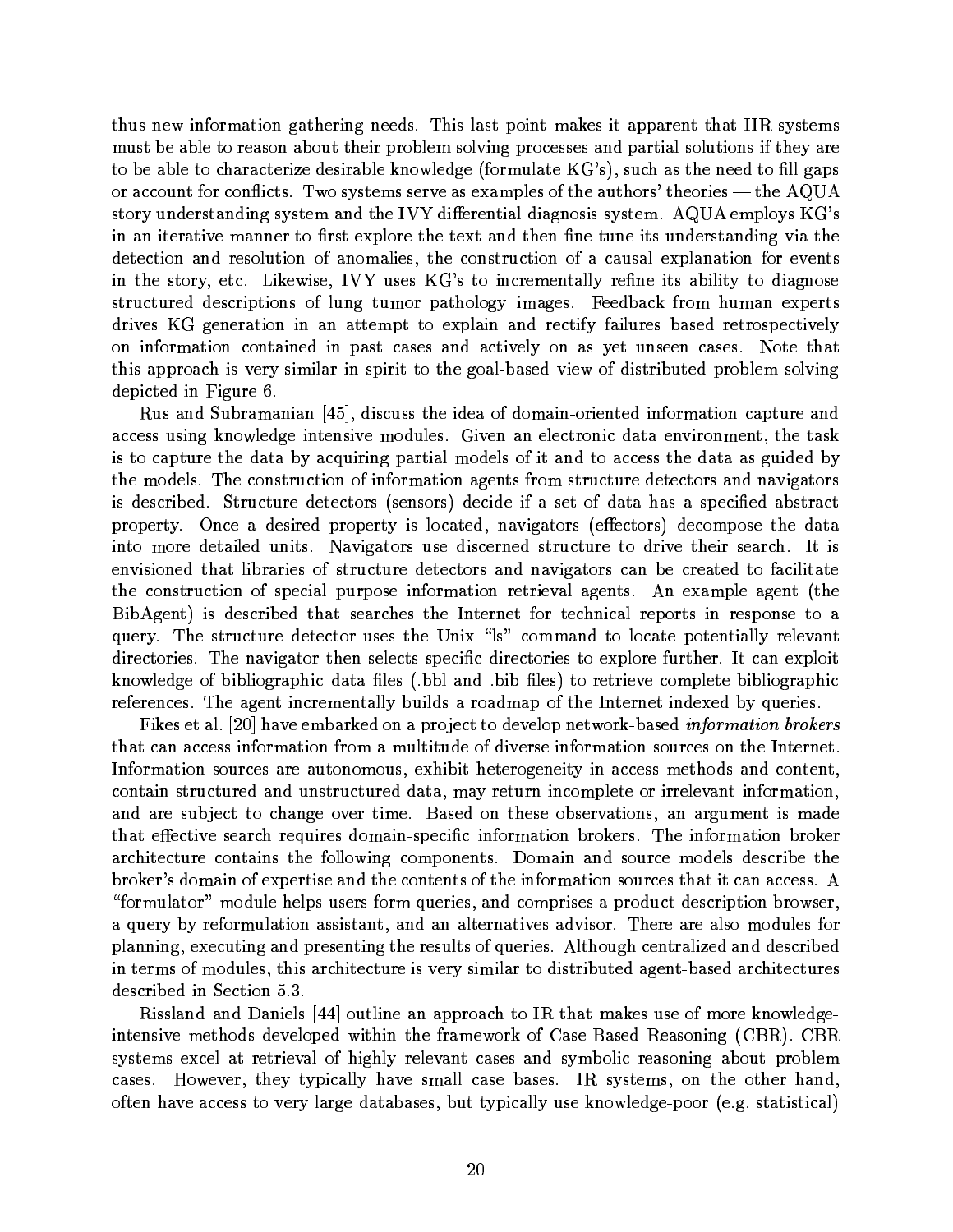techniques for relevance assessment. Rissland and Daniels built a hybrid system that uses a standard CBR analysis to find cases within a (traditionally small) case base relevant to a user's query. Based on the set of relevant cases obtained, a modified version of INQUERY's relevance feedback mechanism selects and weights terms for inclusion in a query that is sent to a larger text corpus. The authors demonstrated that the quality of documents retrieved by the hybrid system is better than those returned by standard IR methods alone. The results clearly demonstrate that traditional IR methods can benet from the addition of more knowledge-intensive techniques involving symbolic reasoning.

Kirk et al. describe the Information Manifold (IM), an IIR system whose architecture is based on a rich domain model that allows the semantic content and the physical properties of information sources to be described and queried [28]. The IM's representation language is based on Horn rules. The authors show that within their language, it is possible to efficiently and completely determine the set of relevant information sources for a given query. The language also allows relational databases to be modeled, and can express queries with negations and descriptions of relations between information sources. The IM comprises a WWW client with a Mosaic-like interface and a knowledge base for organizing and querying information sources. The two components are tightly integrated so that the user can easily switch between hypertext browsing, information space browsing (via descriptions of the contents of information sources), and integration of information about new sources into the knowledge base.

IIR bears the same relationship to CIG as AI bears to MAS. IIR deals with the local processing capabilities and their amplication through the use of intelligent information acquisition techniques. Each IIR system, along with its coordination module, can form a cooperating IG system. The CIG model presented in this paper deals with the coordination module. However, note that the delineation between the coordination module and the local processing module may be blurred in many existing MAS systems.

### 5.3Information Gathering

Following the lead of Oren Etzioni's software robots (softbots), Voorhees [52] describes an information gathering system composed of corpusbots and userbots. Each corpusbot serves as the system's model of a single collection of documents (corpus). The corpusbot contains all corpus dependent parameters, controls access to the corpus, and provides topic designators that abstract and summarize the corpus. Each userbot serves as the system's model of a single user. The userbot keeps the user's system preferences (such as the appropriate recall vs. precision tradeoff), a list of topics of interest or expertise for the user, and a dynamic list of known corpusbots and userbots. The userbot also contains a set of scripts that are arbitrary, parameterized programs for data access. Scripts are tagged with keywords that indicate their function and can be searched and retrieved by other userbots. A user with a question about corporate tax law can locate a userbot known to be an expert in tax matters and can search for a script in that userbot tagged with the word "corporate." Distributing a query over several agents may be accomplished by dividing the list of known corpusbots and userbots among the agents. A userbot can interact with other userbots and corpusbots to help guide its search.

Knoblock and Arens [29] discuss an architecture for information gathering agents that is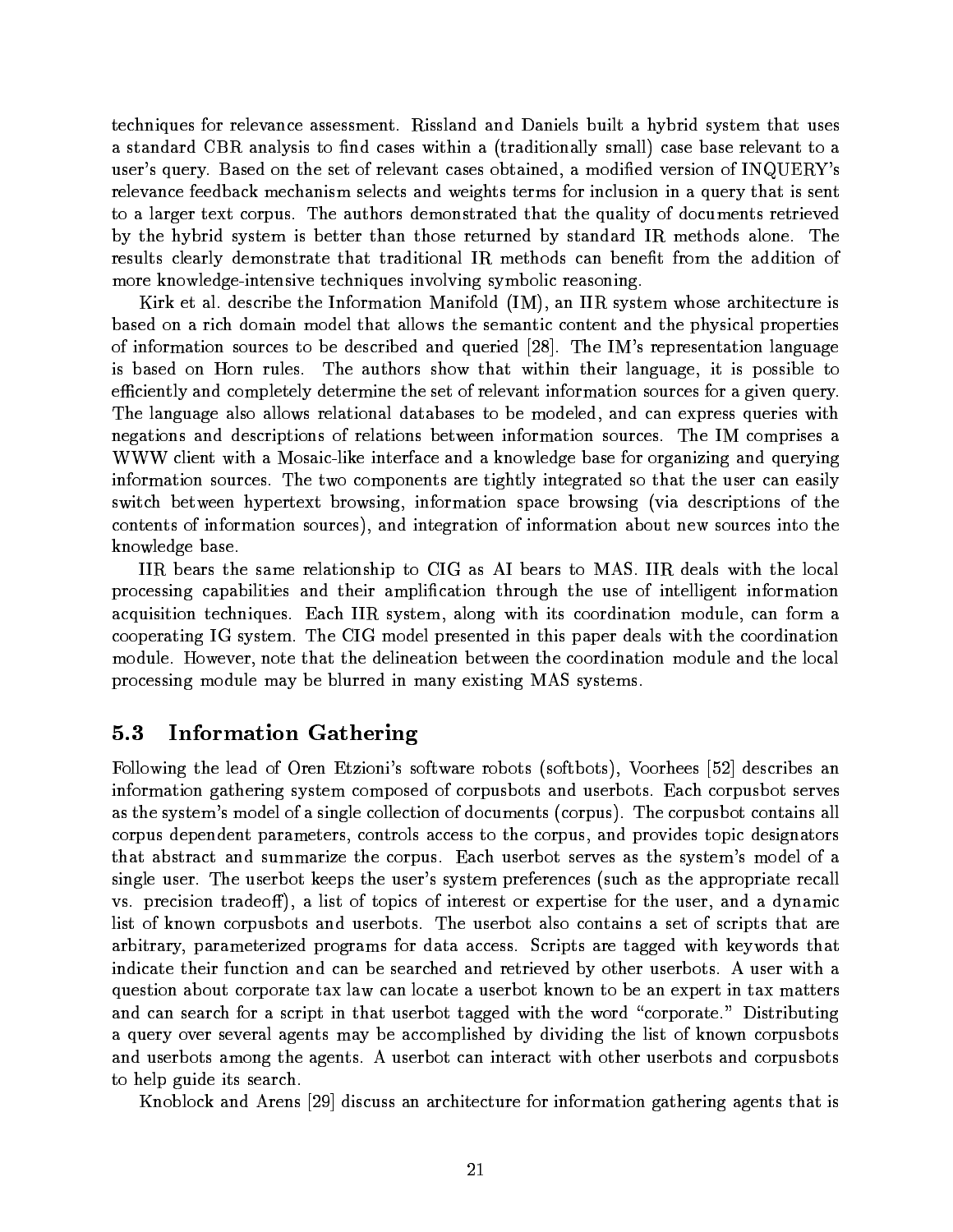the closest in spirit to our approach. Each of the agents contains a detailed domain model, the models of the information sources available to it, and the relationships between domain models and the contents of information sources. On receiving an information request, an agent identies the appropriate information sources, reformulates the query using a series of transformation operators, generates an access plan to retrieve the data and sends requests for retrieval to other agents. The agents can improve their performance by caching frequently retrieved data or expensive data. When they are not processing queries they can also gather information that aids future retrievals; for example, learning about the contents of information sources and building abstract descriptions of them to aid in query reformulation.

However, in both of these works, there is no notion of exploiting the dependencies between agents working on different aspects of an information acquisition task. Cooperating to enhance efficiency of a resource-limited information acquisition process or negotiating to dynamically resolve conflicts and inconsistencies in the acquired data, leading to further search or retrieval, may be important aspects of IG systems in the future. Only recently, Decker et al. [16], Decker and Sycara [17], Birmingham et al. [18], Davies and Edwards [10], Foner [21], Kuokka and Harada [32], and Karakoulas and Ferguson [27] have started making some early but promising forays in this direction.

The MACRON architecture [16] is being designed as an instantiation of the principles of CIG. It incorporates capabilities to exploit subproblem interdependencies, manage the uncertainty inherent in multi-agent search, intelligently trade-off solution quality for resource limitations, and either exploit or avoid redundancy as needed. MACRON consists of an overall organizational architecture and three types of autonomous agents:

- DECAF reasoning agents, consisting of several subcomponents like a planner, coordination module, real-time scheduler and an execution monitor. The planner instantiates the set of tasks to be achieved for the particular information gathering activity and the scheduler produces a schedule of execution for these tasks. The coordination module manages the interdependencies between the tasks of different agents and posts constraints to the local scheduler in order to exploit such interdependencies. The function of the execution monitor is apparent from its name. Any deviations from the expected execution time line leads to feedback to the planner and scheduler to either re-plan or reschedule as needed.
- Low level network retrieval agents interface with information repositories and retrieve information as requested by higher level DECAF agents.
- User interface agents communicate with the user and pass on his or her requirements to the appropriate DECAF agents.

From an organization point of view, the agents in MACRON form a matrix organization [16] where the interface agents transform a query and pass it on to functional units that comprise sets of DECAF agents that specialize in dealing with particular types of information resources. Agents in a functional unit in turn schedule low level retrieval tasks and delegate them to the retrieval agents. Implementation of the MACRON system is in its infancy (circa March 1996) but it is hoped that it will serve as a test-bed for validating many of the ideas proposed in the CIG model.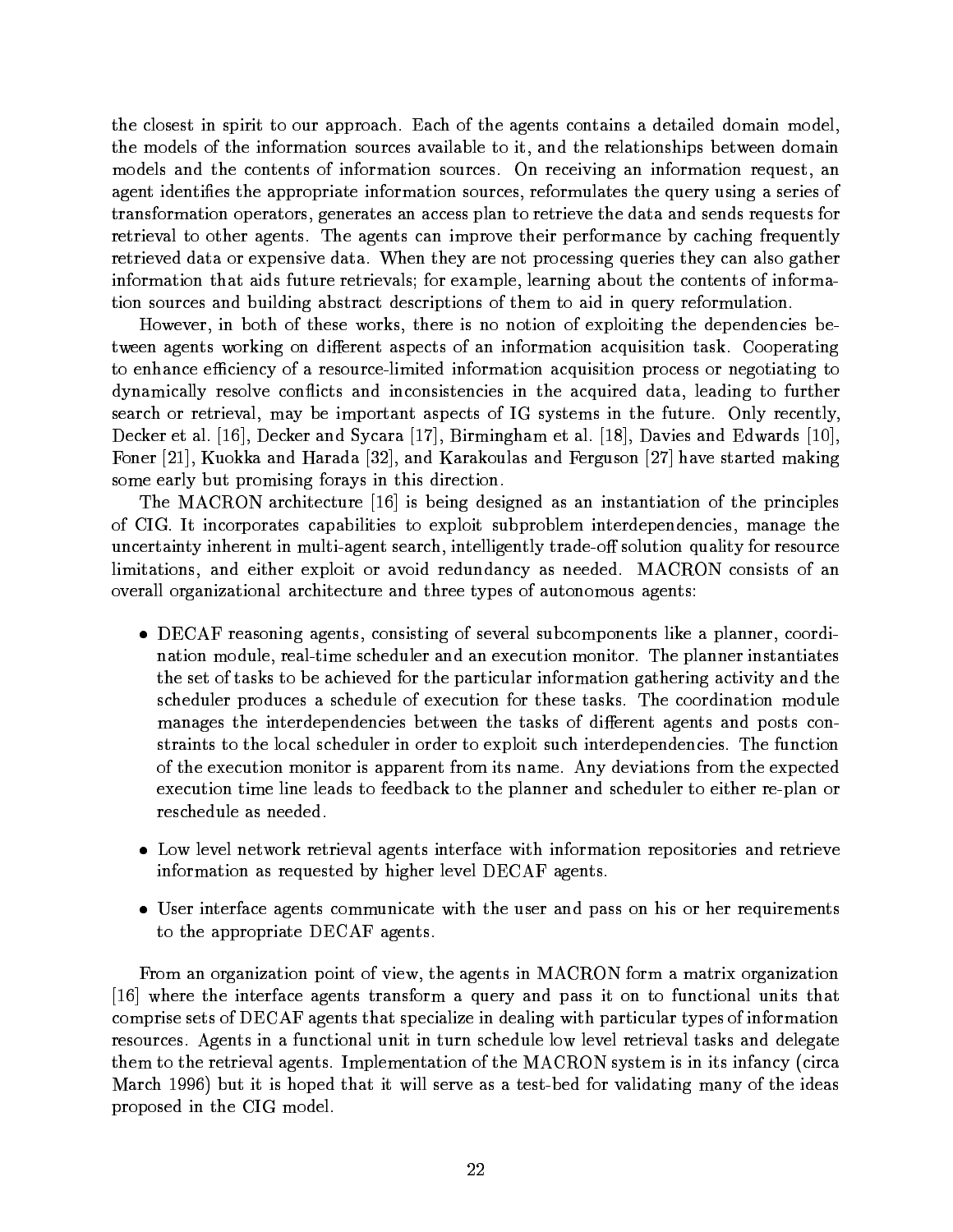Decker and Sycara [17] present a system that bears similarities to MACRON. User queries are delegated to specialized task agents that in turn could communicate with information gathering agents as a part of their task execution. An information gathering agent has a planner that instantiates task structures, a scheduler and an execution monitor. Each of these agents can retrieve information from a number of databases and compose it to form or update a local database that is more appropriate for answering queries by the task agents. The agents communicate using KQML messages. Future plans for the system include additional high level coordination among the task planning agents, making the system more faithful to the CIG model proposed in this paper.

The University of Michigan Digital Libraries project [18] uses a distributed agent architecture that is populated by user interface agents, mediator agents and collection interface agents. User interface agents provide a gateway between users and other agents. In addition, they publish profiles of the users for other agents to exploit. Mediator agents perform a variety of functions like delegating the query to appropriate collection interface agents, monitoring the progress of a query, allocating resources and coordinating agent activities. Collection agents provide communication wrappers for information repositories and publish their conspectus, which are descriptions of their contents and capabilities.

Davies and Edwards [10] are developing an agent-based approach to knowledge discovery in distributed databases. Although their problem domain involves mining highly structured data, as opposed to unstructured text, all of the issues that we address within the CIG model will appear in their domain. In their architecture, individual agents have access to local data and may communicate with other agents to share acquired knowledge, either to focus the search of other agents or to synthesize a globally coherent theory. The user interacts with the system via a user interface, which may in turn communicate with a supervisory agent that coordinates the activities of the discovery agents. The user can affect the search in a variety of ways, including directing agents to new data sources, altering high level discovery goals, and critiquing acquired knowledge. One goal of the project is to use existing relevant technology; for example, KQML, KIF, Ontolingua, Agent Oriented Programming, and Inductive Logic Programming algorithms (to perform the actual knowledge discovery).

The large number of proposed agent-based approaches to information gathering has spawned interest in mechanisms for helping agents (or, more generally, information providers and consumers) with similar information needs to find each other. Foner  $[21]$  proposes mechanisms whereby agents can organize themselves into "clumps" based on the similarity of their information needs. Agents communicate with other agents in their proximity, exchanging information about their own needs and the needs of their neighbors. Given some measure of similarity between needs, agents can perform a type of gradient ascent by iteratively joining clumps whose information needs are most similar to their own and communicating with their new neighbors. Kuokka and Harada [32] take a more centralized approach in which information producers and consumers advertise their needs to an intelligent "matchmaking" service. Their approach is thought to be appropriate for domains in which the needs of both producers and consumers of information change rapidly, because all parties can continuously issue modications that will be made available immediately to interested parties. Similarly, Karakoulas and Ferguson [27] propose market-based approaches to joining information producers and consumers. Their System of Information Gathering Market Based Agents (SIGMA) relies on market dynamics to ensure robust behavior of collections of agents in the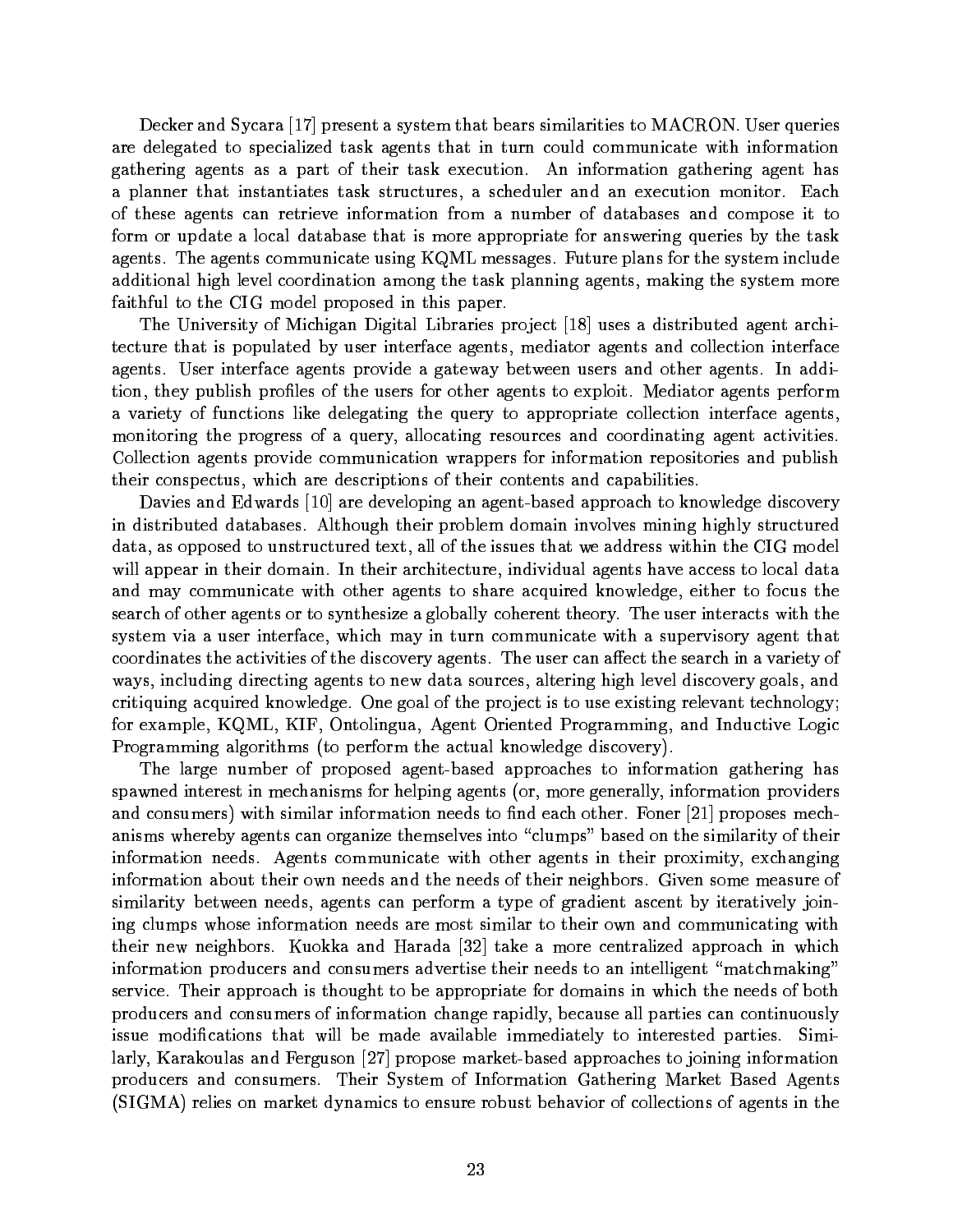face of changes in the available information and the needs of users.

While it is the case that these projects are still in their infancy, they hold out promise as models of CIG-type information systems. These systems view information gathering as a dynamic process where partial results of a search drive further activity and coordinate agent activities in order to beneficially exploit interdependencies between their tasks.

### 5.4Enabling Technology

The motivation for the CIG approach presented in this paper is simply the welter of information carrying sites, data formats, and access methods that are currently available. That is, the problems that we address are quite real and are in need of solutions today. While environments such as the one depicted in Figure 1 that motivate our work already exist, that is not enough. CIG assumes the existence of intelligent semi-autonomous agents as well as support within the environment for the operation of such agents. One exciting aspect of the CIG approach is the availability of technology that facilitates the development of both intelligent agents and supporting structures within the environment, allowing them to interact in exactly the manner we require. This section describes existing technology that is relevant to bringing the CIG vision into existence.

For the CIG approach to be successful, it must be possible for agents to adapt to changing demands from both the environment and the user. No single coordination mechanism or organizational structure will suffice in environments as complex as those for which CIG is envisioned. Generic mechanisms for the elaboration of task structures, the formation of organizational structures, and the coordination of multiple agents are crucial. All of these functions must be available dynamically, as the state of the environment and the state of problem solving changes over time. Decker and Lesser's work on the TAEMS architecture [13] and Generalized Partial Global Planning [11] are relevant here.

Telescript technology, developed by General Magic, Inc. [54], provides the tools required to build an intelligent agent-based foundation for a global electronic marketplace. Telescript abandons the traditional remote procedure calling (RPC) model of client/server interaction for the remote programming (RP) approach. Agents, collections of data and procedures, can actually execute on remote machines as complete \programs", allowing them to exist and operate regardless of the state of the user and machine from which they originated. The Telescript world comprises a number of electronic places that correspond to individuals or organizations, known as the place's authority, in the physical world. One or more Telescript agents can exist in each place, typically for the purpose of conducting some transaction related to the place itself. For example, there may be a PUBLIC LIBRARY place occupied by a LIBRARIAN agent and one or more additional agents whose authorities are high school students researching term papers. Both places and agents are written in the Telescript programming language. Agents travel from place to place by obtaining a ticket that describes and constrains their trip and then executing the GO instruction. Agents occupying the same place can interact by executing the MEET instruction and presenting a petition that describes the nature of the desired meeting. Agents can communicate with other agents not in the current place by obtaining a connection (as in the RPC model). Security is addressed in this environment via three different mechanisms. First, the Telescript language is interpreted, denying agents direct access to local computational resources. All agent actions are mediated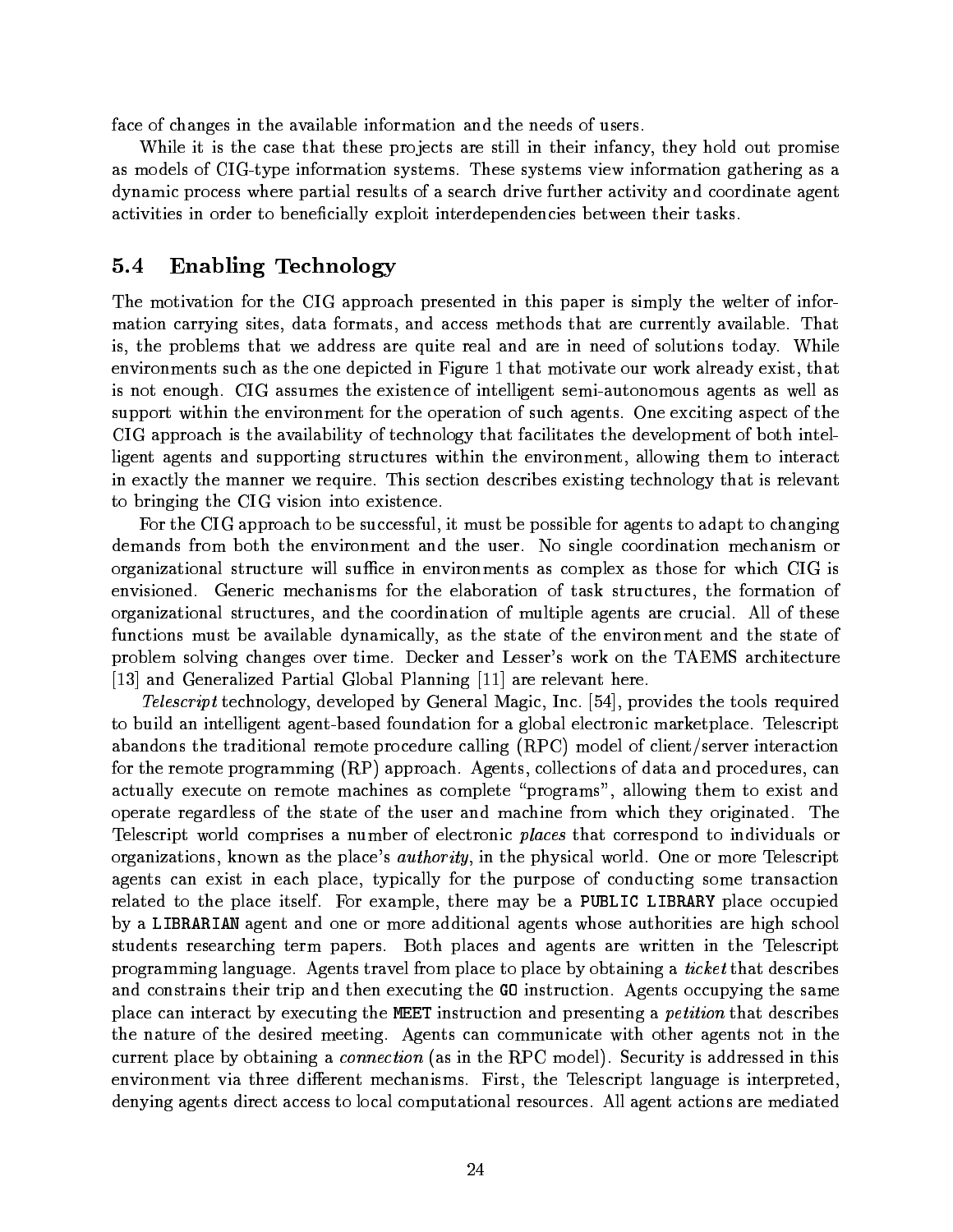by the Telescript engine. Second, an agent's authority and *identity* are obtained and validated from the agent's *telename* via cryptographic mechanisms. Lastly, all agents have *permits* that limit their capabilities, such as the places they may visit, the amount of time they may exist, and the amount of money (as measured by *teleclicks*) they may spend.

The Telescript vision clearly provides a path to filling in the missing pieces of our CIG model. The Telescript language makes it possible to construct software agents that travel from place to place, from network to network (Figure 1), in search of information relevant to a query. The fact that intelligent software agents interact in various information bearing electronic places with the proprietors of those places, which are themselves software agents, fits well with the conceptual model in Figure 2c that we adopted. The intelligent retrieval engine in that figure may simply be a Telescript agent that mediates access to some corpus. Resource bounds for agents are made explicit within Telescript, facilitating the use of satisficing search.

The Java programming language is another technology that may be very important in the implementation of future CIG systems [25]. Java allows applets, such as intelligent information retrieval agents, to be transferred between machines on the Internet, much as Telescript agents travel between electronic places. Although Java was not designed explicitly to provide the infrastructure for an electronic marketplace (as Telescript was) its inherent flexibility and increasingly widespread acceptance make it an attractive candidate for the implementation of CIG systems. Every Java-aware browser on the Internet (of which there are literally millions) is a potential intelligent retrieval agent or intelligent search engine given the right Java applet.

One key aspect of the CIG paradigm is the construction of a complete and coherent answer to a query based on data gathered from a variety of sources, including unstructured text. For an agent to reason about the content of a document and how it fits into the evolving response to a query, the agent must be able to identify portions of the text that are relevant to the query. It is insufficient to simply know that the document as a whole is relevant. Recent work in information extraction is providing the tools that make the identication of relevant items of information within a document possible [9]. Information extraction systems are typically rule-based systems that convert unstructured documents into a case-frame representation. For example, a document on terrorism might have slots for the names of the perpetrators and their targets, the instrument used, the location of the attack, etc. Given an explicit representation of the relevant information in a document, an information retrieval agent can reason about its place in the overall response to a query.

As should be clear from earlier sections of this paper, research in DAI has produced an extensive body of work aimed directly at issues such as guiding the distributed search process of multiple agents. Overall, the CIG picture becomes fairly clear: there is a crying need for technology that addresses information acquisition in complex, distributed environments; products such as Telescript can provide the foundation for intelligent semi-autonomous software agents; and DPS research provides the mechanisms for successfully guiding and controlling the activities of multiple, distributed agents to efficiently manage the complexity involved in complex information gathering systems.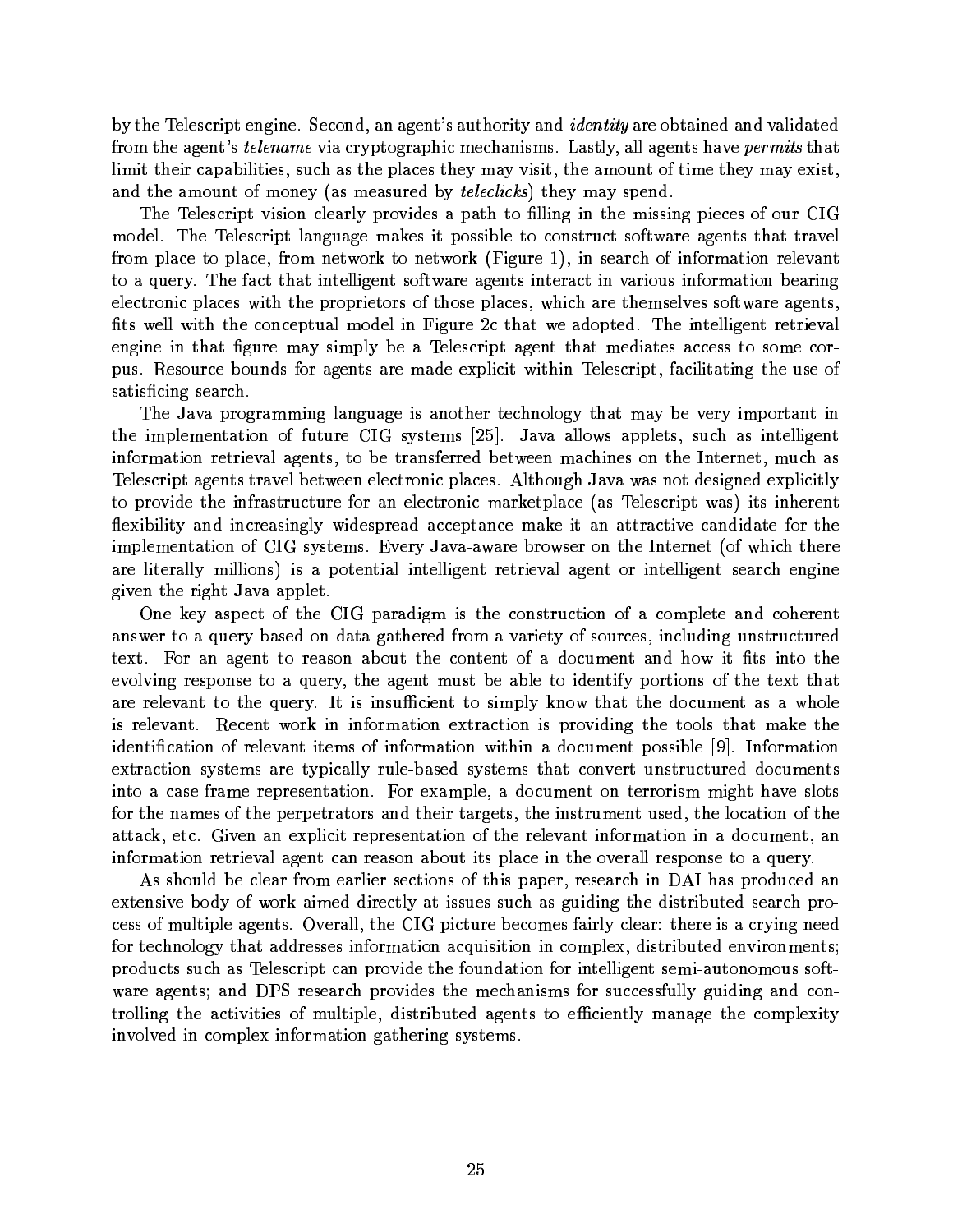## <sup>6</sup> Implications and Conclusion

Information Gathering, whether centralized or as it is being handled by newer systems in a distributed setting, has traditionally been a one-shot process: a query is formulated, relevant corpora are identied and interrogated, and the sum of the individual responses is presented as the result of the query. Unfortunately, the complexity of today's networked environments limits the scope of such a model. Among the contributing factors to this complexity are heterogeneity in both hardware and software, uncertainty arising from single point failures, varying costs of access to both network transport and information itself, and the tremendous number of sites carrying potentially useful data. Relevant information in this environment is hard won, and cannot simply be "retrieved" as if from some amorphous distributed encyclopedia with a complete and accurate index. In the previous sections, we attempted to convince the reader that distributed information acquisition tasks characterized by complex, heterogeneous and unstructured data environments can instead be viewed as a distributed problem-solving task within the  $FA/C$  paradigm. The benefits of such a view not only stem from the fact that it provides a comprehensive conceptual model for the myriad of methods being proposed for IIR, but also from the fact that the view provides a direct map from the wealth of existing methods in MAS to the IG domain. These methods have evolved over more than a decade, since the time the  $FA/C$  paradigm was first proposed [37]. Below, we discuss various techniques and systems from MAS that may have direct bearing on CIG viewed as a DPS task. These methods were originally proposed in contexts different from information gathering, and most of them were developed as techniques to study, understand and exploit various aspects of the FA/C paradigm.

At the risk of being repetitive, we will first summarize the highlights of the  ${\rm FA/ C}$ paradigm along with their relevance to the IR task. Complex distributed search spaces are characterized by various soft and hard constraining goal/task interrelationships. The ability to exploit these interrelationships to avoid negative interactions and take advantage of positive interactions can enhance search quality by providing better solutions in less time. In a CIG task, potentially useful constraints may exist between different pieces of information, either via content or as a function of problem solving activity. The discovery and exploitation of such constraints is necessarily a dynamic and incremental process that occurs during problem-solving and entails communication of partial results among agents in a timely and selective manner to augment each agent's local view with a more global view. Given the incomplete nature of the local views of the individual agents, another important aspect of the FA/C paradigm is the explicit recognition of the role of solution and control uncertainty. Coupled with the fact that resources and time for conducting a search are limited in real-life problems, this leads to the notion of *satisficing search*. The environment in an information acquisition task is characterized by the fact that the supply of available data is almost limitless, whereas time, money and computational resources are not. Rather than being able to develop an exhaustively complete and accurate response to a query, intermediate results from disparate sources must be pieced together to form consistent clusters of information that can be incrementally refined to form a more accurate solution depending on the extent of available resources and time. Another aspect of the FA/C paradigm is the explicit recognition and exploitation or avoidance of redundancy, leading to increased robustness or decreased resource demands depending on the context and the structure of the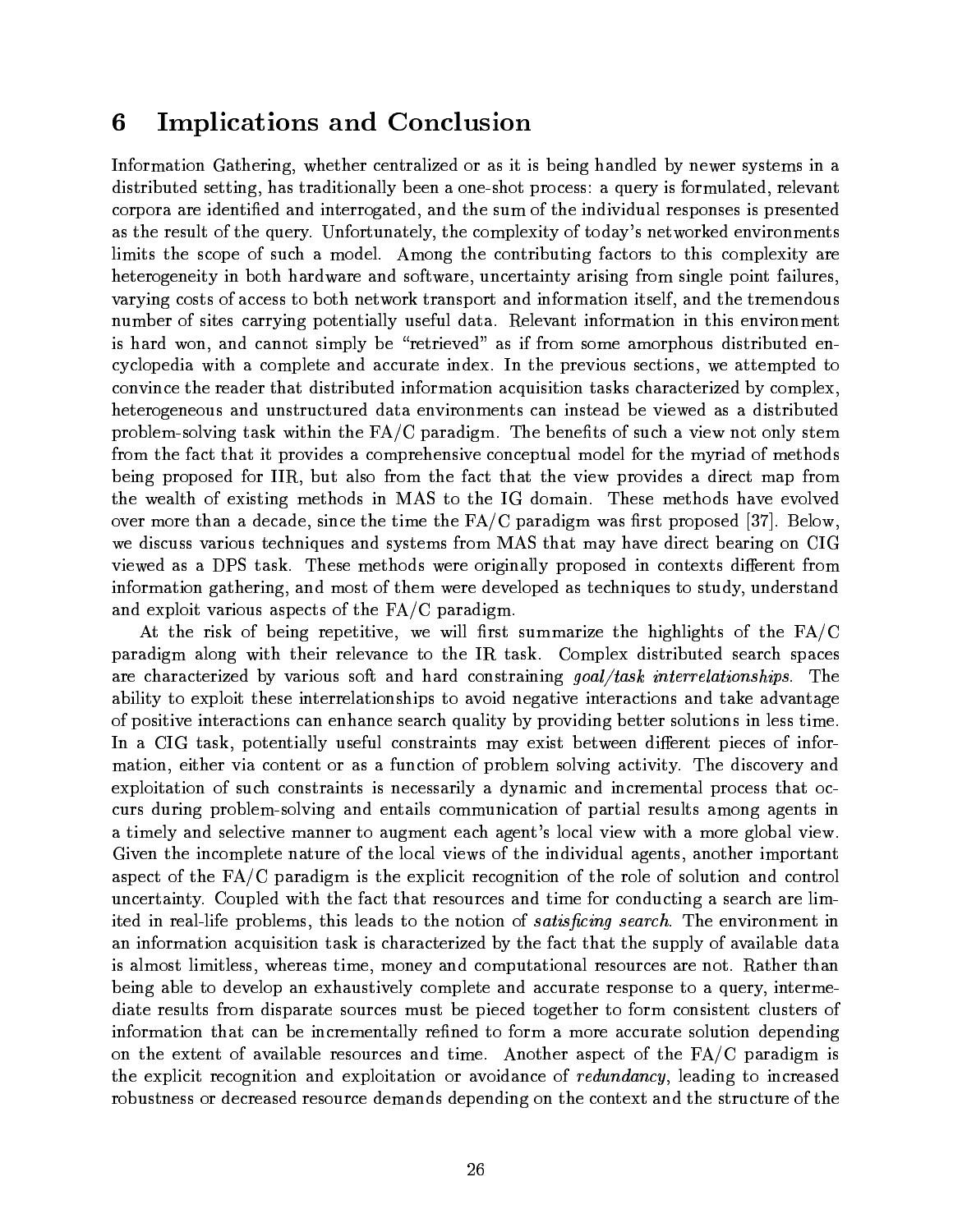domain.

We now briefly review a few implemented aspects of the  $FA/C$  paradigm that have direct relevance to the CIG task. Decker and Lesser [11, 12, 14] provide detailed studies of quantitative trade-offs involved in explicit recognition and exploitation of task interrelationships for use in multi-agent coordination. Von Martial's work [40] on coordination in multi-agent planning, which uses favors goal interrelationships and temporal interactions, is also relevant here. Garvey and Lesser [22] discuss design-to-time algorithms which basically endow the local problem solver with abilities to deal with real-time considerations and goal interdependencies. Such a scheduler is, perforce, satisficing in the solutions it provides and relies on the use of approximate processing techniques. Carver and Lesser [8, 7, 5, 6] present RE-SUN and its distributed derivative DRESUN as architectures that explicitly recognize and resolve uncertainties associated with the partial, evolving solutions in the interpretation domain. Interpretation is viewed as an incremental process of resolving sources of uncertainty (SOUs) through directed and intentional accrual of evidence. For example, uncertainty may arise because current evidence only paritially matches an expected model, confirming evidence has not yet been established, evidence in support of con
icting hypotheses exists, etc. From among a number of SOUs at a given time step, the next SOU is selected and pursued, which involves acting to resolve the uncertainty represented by this SOU. Each action may in turn result in the instantiation of further SOUs. This cycle is repetitively performed until the termination criteria are achieved. This seamless integration of data-driven bottom-up and goal-driven top-down processes opens up a huge set of opportunities for information acquisition systems. Information on hand can in turn serve to instantiate and actively direct further retrieval to resolve the deficiencies in the partial data. Other work in MAS, though not directly falling under the umbrella of the FA/C approach, could act as enabling technologies for multi-agent based CIG. The contract net [48, 47] is a top-down work allocation scheme among agent sets, where an agent wanting to delegate or contract out a piece of work for some reason announces the work to the agent set. The agents with capabilities to accomplish it respond with a bid, and the announcing agent allocates the work to the agent with the best bid. The contract net framework can be used to enforce a problem-dependent organization among a set of DPS agents. Along another direction is the work on selfish agents [46, 58]. Unlike the agents discussed previously, a selfish agent places self-interest above any "global" requirements and cooperates to the extent of serving its own interests. In a market economy of information servers [53] as suppliers and "free-lancing" agents as consumers, the selshness assumption may become essential because these agents may not have been engineered from a single source.

In closing, we hope that this paper encourages IR system designers to take a radically new view of information gathering as a distributed problem solving activity. While there are intelligent agent-based systems in existing literature, the distinguishing feature of our proposal is cooperative retrieval, whereby the agents explicitly communicate with each other to control the distributed information acquisition process through detection and exploitation of interrelationships between the goal structures in various agents. We also suggest that existing methods in MAS can serve to leverage future implementations of IG systems based on this view.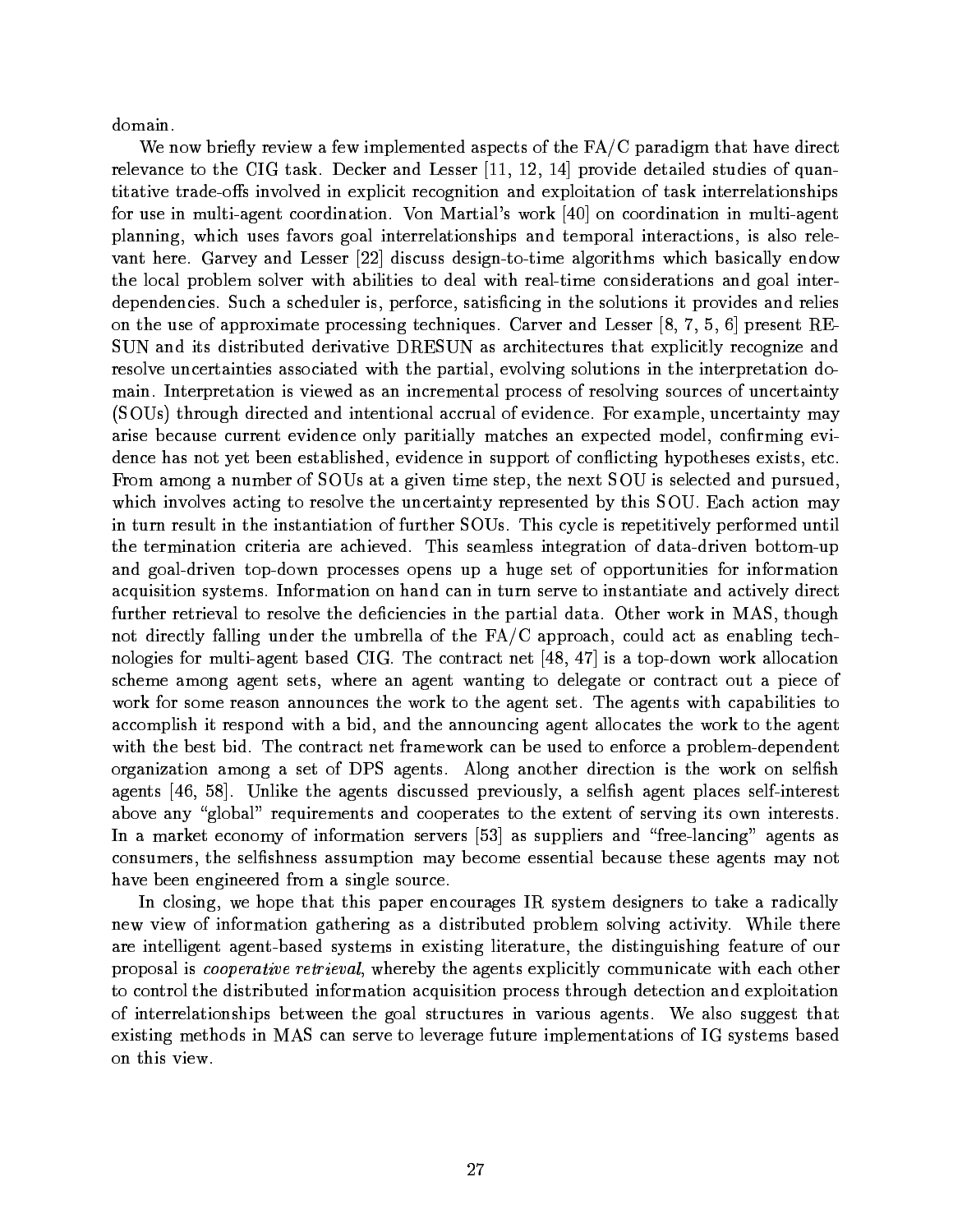## **Acknowledgments** 7

This material is based upon work supported by the following organizations: the NSF Center for Intelligent Information Retrieval, the Department of Commerce and the Library of Congress under Cooperative Agreement  $\#EEC-9209623$ ; the Department of the Navy, Office of the Chief of Naval Research, under Grant No. N00014-95-1-1198; the National Science Foundation under Grant No. IRI-9523419. The content of this paper does not necessarily reflect the position or the policy of the Government, and no official endorsement should be inferred.

We thank Norm Carver for his contributions to the creation of Figure 1 and Keith Decker for the example on Mac information retrieval adopted from his thesis. We would also like to thank J. Callan, N. Carver, K. Decker, Qiegang Long, Dan Neiman and T. Sandholm for their insightful discussions and comments on this work.

## References

- [1] Boddy, M., and Dean, T. Solving Time-Dependent Planning Problems. In Proceedings of the Eleventh International Joint Conference on Artificial Intelligence, Detroit, MI., August, 1989.
- [2] Bowman, M. C.; Danzig, P. B.; Manber, U.; and Schwartz, M. F. Scalable Internet Resource Discovery: Research Problems and Approaches. In *Communications of the*  $ACM$ , 37(8), pp. 98-107, 1994.
- [3] Callan, J. P.; Croft, W. B.; and Harding, S. M. The INQUERY Retrieval System. In Proceedings of the 3rd International Conference on Database and Expert Systems Applications, pp  $78-83$ , 1992.
- [4] Callan, J. P.; Lu, Zhihong; and Croft, W. B. Searching Distributed Collections with Inference Networks. In Proceedings of the 18th Annual International ACM SIGIR Conference on Research and Development in Information Retrieval, pp. 21–28, Seattle, Wa., July 1995.
- [5] Carver, N., and Lesser, V. R. The DRESUN Testbed for Research in FA/C Distributed Situation Assessment: Extensions to the Model of External Evidence. In Proceedings of the International Conference on Multiagent Systems, San Francisco, CA, July, 1995.
- [6] Carver, N., and Lesser, V. R. A First Step Toward the Formal Analysis of Solution Quality in FA/C Distributed Interpretation Systems. In Proceedings of 13th International Distributed Artificial Intelligence Workshop, Seattle, WA., July 1994. Also available as Technical Report 94-37 (ftp://ftp.cs.umass.edu/pub/lesser/carver-94-37.ps), Department of Computer Science, University of Massachusetts, Amherst.
- [7] Carver, N.; Cvetanovic, Z.; and Lesser, V. R. Sophisticated Cooperation in FA/C Distributed Problem Solving Systems. In *Proceedings of AAAI-91*, pp. 191–198, 1991.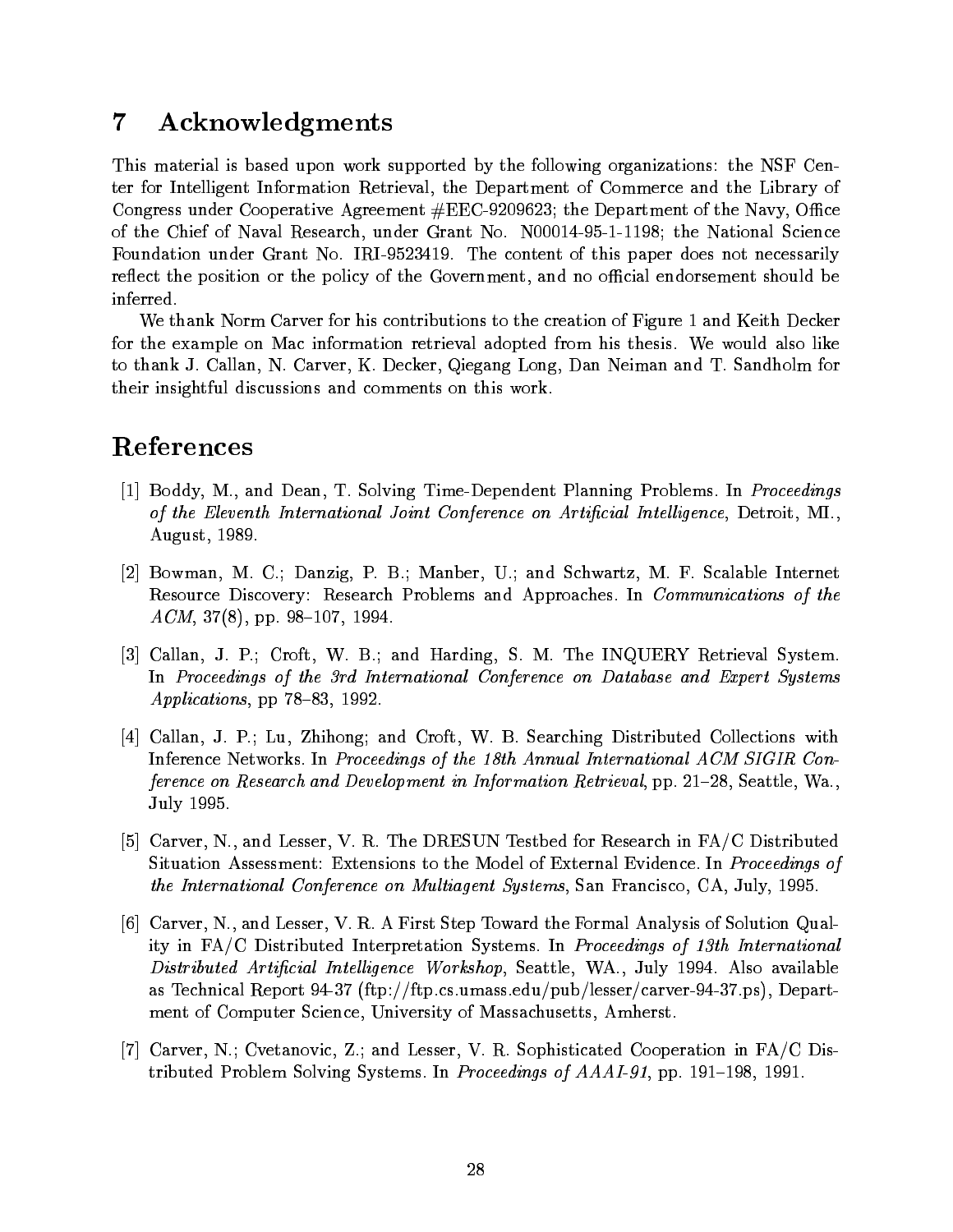- [8] Carver, N., and Lesser, V. R. A New Framework for Sensor Interpretation: Planning to Resolve Sources of Uncertainty. In Proceedings of AAAI-91, pp. 724-731, 1991.
- [9] Cowie, J., and Lehnert, W. Information Extraction. In Communications of the Association of Computing Machinery, Vol. 39  $(1)$ , pp. 80-91, 1996.
- [10] Davies, Winton H. E., and Edwards, Pete. Agent-Based Knowledge Discovery. In Working Notes of the AAAI Spring Symposium on Information Gathering from Heterogeneous, Distributed Environments. Stanford University, Stanford, CA, March, 1995.
- [11] Decker, K. S., and Lesser, V. R. Generalizing the Partial Global Planning Algorithm. In The International Journal of Intelligent and Cooperative Information Systems,  $1(2)$ , pp. 319-346, June 1992.
- [12] Decker, K. S., and Lesser, V. R. Quantitative Modeling of Complex Computational Task Environments. In Proceedings of the Eleventh National Conference on Artificial Intelligence, pp  $217-224$ , Washington, 1993.
- [13] Decker, K. S., and Lesser, V. R. Quantitative modeling of complex environments. In The International Journal of Intelligent Systems in Accounting, Finance, and Management, 2(4), Special issue on Mathematical and Computational Models of Organizations: Models and Characteristics of Agent Behavior, December 1993, pp 215–234.
- [14] Decker, K. S., and Lesser, V. R. Designing a Family of Coordination Algorithms. In Proceedings of the First International Conference on Multi-Agent Systems, San Francisco, CA, July 1995.
- [15] Decker, K. S. Environment Centered Analysis and Design of Coordination Mechanisms, Ph.D. Thesis, Department of Computer Science, University of Massachusetts, Amherst, 1994.
- [16] Decker, K. S.; Lesser, V. R.; Nagendraprasad, M. V.; and Wagner, T. MACRON: An Architecture for Multi-agent Cooperative Information Gathering. In Proccedings of the CIKM Workshop on Intelligent Information Agents, Baltimore, Maryland, December, 1995.
- [17] Decker, K. S., and Sycara, Katia. Designing Reusable Behaviors for Information Agents, Unpublished Report, 1996.
- [18] Durfee, E. H.; Kiskis, D.; and Birmingham, W. P. The Agent Architecture of the University of Michigan Digital Library. In The IEE/BCS Journal of Software Engineering special issue on Developing Agent Based Systems, 1997.
- [19] Durfee, E. H.; Lesser, V. R.; and Corkill, D. D. Coherent Cooperation among Communicating Problem Solvers. In IEEE Transactions on Computers, vol 36, pp. 1275-1291, 1987.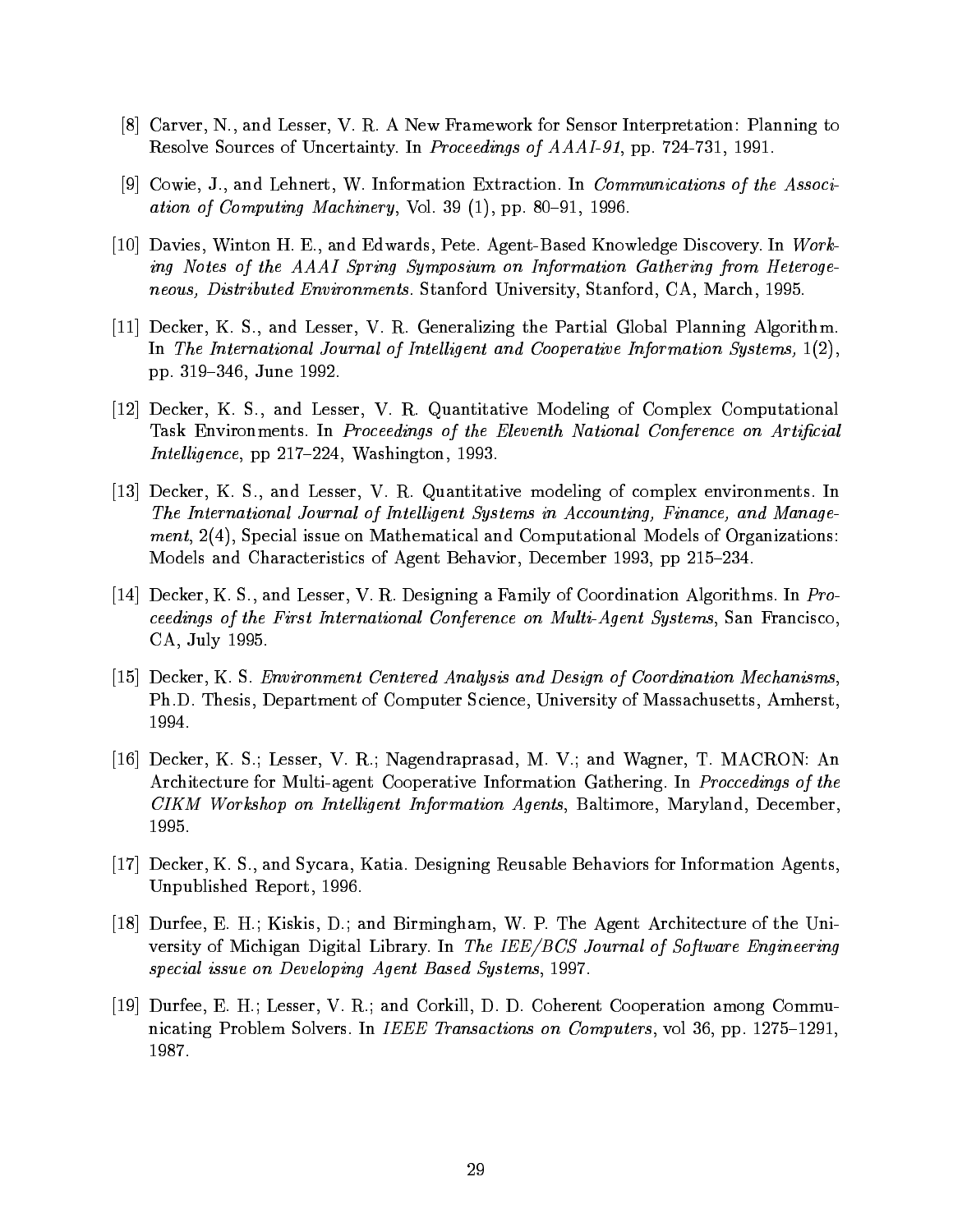- [20] Fikes, R.; Englemore, R.; Farquhar, A.; and Pratt, W. Network-Based Information Brokers. In Working Notes of the AAAI Spring Symposium on Information Gathering from Heterogeneous, Distributed Environments, Stanford University, Stanford, CA, March, 1995.
- [21] Foner, L. N. Clustering and Information Sharing in an Ecology of Cooperating Agents. In Working Notes of the AAAI Spring Symposium on Information Gathering from Heterogeneous, Distributed Environments, Stanford University, Stanford, CA, March, 1995.
- [22] Garvey A., and Lesser, V. R. Design-to-time Real-Time Scheduling. In IEEE Transactions on Systems, Man, and Cybernetics: Special Issue on Scheduling, Planning, and Control, 23(6), 1993.
- [23] Holte, R. C., and Drummond, C. A Learning Apprentice for Browsing. In Working Notes of the  $A A A I$  Spring Symposium on Software Agents, 1994, pp. 37-42.
- [24] Huhns, M.; Mukhopadhyay, U.; Stephens, L. M.; and Bonnell, R. DAI for Document Retrieval: The MINDS Project. In *Distributed Artificial Intelligence* ed. by M. Huhns, Pittman Publishing/Morgan Kauffmann Pub., pp. 249-284.
- [25] The Java home page http://java.sun.com
- [26] Jawadi, R.S., and Su, S.Y.W. Incorporating Flexible and Expressive Rule Control in a Graph-based Transaction Framework. In Proceedings of the 4th International Conference on Database Systems For Advanced Applications, pp. 350-357, Singapore, April, 1995.
- [27] Karakoulas, G. J., and Ferguson, I. A. A Computational Market for Information Filtering in Multi-Dimensional Spaces. In Working Notes of the AAAI Fall Symposium on AI Applications in Knowledge Navigation and Retrieval, 1995.
- [28] Kirk, T.; Levy, Alon Y.; Sagiv, Y.; and Srivastava, D. The Information Manifold. In Working Notes of the AAAI Spring Symposium on Information Gathering from Heterogeneous, Distributed Environments, Stanford University, Stanford, CA, March, 1995.
- [29] Knoblock, C. A., and Arens, Y. An Architecture for Information Retrieval Agents. In Working Notes of the  $AAAI$  Spring Symposium on Software Agents, pp. 49–56, 1994.
- [30] Knoblock, Craig A., and Levy, Alon Y. Exploiting Run-Time Information for Efficient Processing of Queries. In Working Notes of the AAAI Spring Symposium on Information Gathering from Heterogeneous, Distributed Environments, Stanford University, Stanford, CA, March, 1995.
- [31] Knoblock, C. A.; Arens, Y.; and Hsu, C. Cooperating agents for information retrieval. In Proceedings of the 2nd International Conference on Cooperating Information Systems, 1994.
- [32] Kuokka, D., and Harada, L. Supporting Information Retrieval via Matchmaking. In Working Notes of the AAAI Spring Symposium on Information Gathering from Heterogeneous, Distributed Environments, Stanford University, Stanford, CA, March, 1995.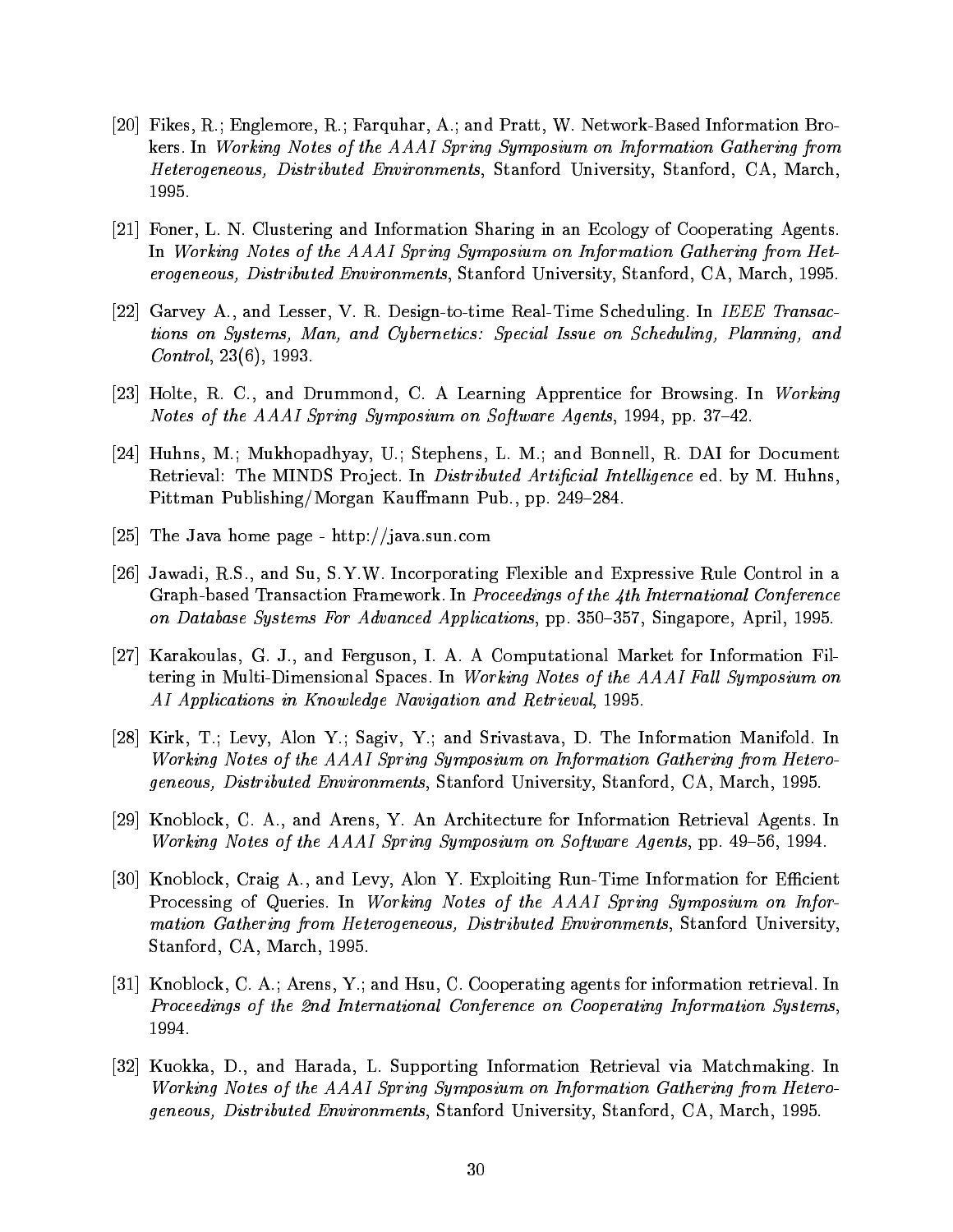- [33] Laasri, B.; Laasri, H.; Lander, S. E.; and Lesser, V. R. A Generic Model for Intelligent Negotiating Agents. In The International Journal of Intelligent and Cooperative Information Systems  $1(2)$ , pp. 291-317, June, 1992.
- [34] Lehnert, W.; Cardie,. C.; Fisher, D.; McCarthy, J.; Riloff, E.; and Soderland. S. University of Massachusetts: Description of the CIRCUS System as Used for MUC-4. In Proceedings of the Fourth Message Understanding Conference  $(MUC-4)$ , pp 282-288, 1992.
- [35] Lander, S. E., and Lesser, V. R. Understanding the Role of Negotiation in Distributed Search Among Heterogeneous Agents. In *Proceedings of the International Joint Confer*ence on Artificial Intelligence, pp. 438-444, Chambery, France, 1993.
- [36] Lander, S. E. Distributed Search in Heterogeneous and Reusable Multi-Agent Systems, Ph.D. Thesis, Department of Computer Science, University of Massachusetts, Amherst, 1993.
- [37] Lesser, V. R., and Corkill, D. D. Functionally Accurate, Cooperative Distributed Systems. In IEEE Transactions on Systems, Man, and Cybernetics,  $11(1)$ , pp. 81-96, 1981.
- [38] Lesser, V. R.; Pavlin, J.; and Durfee, E. H. Approximate processing in real-time problem solving. In AI Magazine, vol 9, no. 1, 1988, pp  $49-61$ .
- [39] Lesser, V. R. A retrospective view of  $FA/C$  distributed problem solving. In *IEEE Trans*actions on Systems, Man, and Cybernetics,  $21(6)$ , pp. 1346-1363, 1991.
- [40] Martial, F. v. Multiagent Plan Relationships. In Proceedings of the Ninth Workshop on Distributed AI, September, 1989.
- [41] Nagendraprasad, M. V.; Lander, S. E.; and Lesser, V. R. Retrieval and Reasoning in Distributed Case Based Systems. To appear in The Journal of Visual Communication and Image Representation, Special Issue on Digital Libraries. Also as UMASS CS Technical Report 95-27, 1995.
- [42] Ram, A. Question-driven Understanding: An integrated theory of story understanding, memory and learning. Ph.D. Thesis, RR#710, Yale University, New Haven, CT, 1989.
- [43] Ram, A., and Hunter, L. A Goal-based Approach to Intelligent Information Retrieval. In Proceedings of Eighth International Conference on Machine Learning, Chicago, IL, 1991.
- [44] Rissland, Edwina L., and Daniels, Jody J. Using CBR to Drive IR. In the *Proceedings* of the 14th International Joint Conference on Artificial Intelligence, Montreal, Canada, 1995.
- [45] Rus, D., and Subramanian, D. Designing Structure Based Information Agents. In Working Notes of the AAAI Spring Symposium on Software Agents, pp. 79-86, 1994.